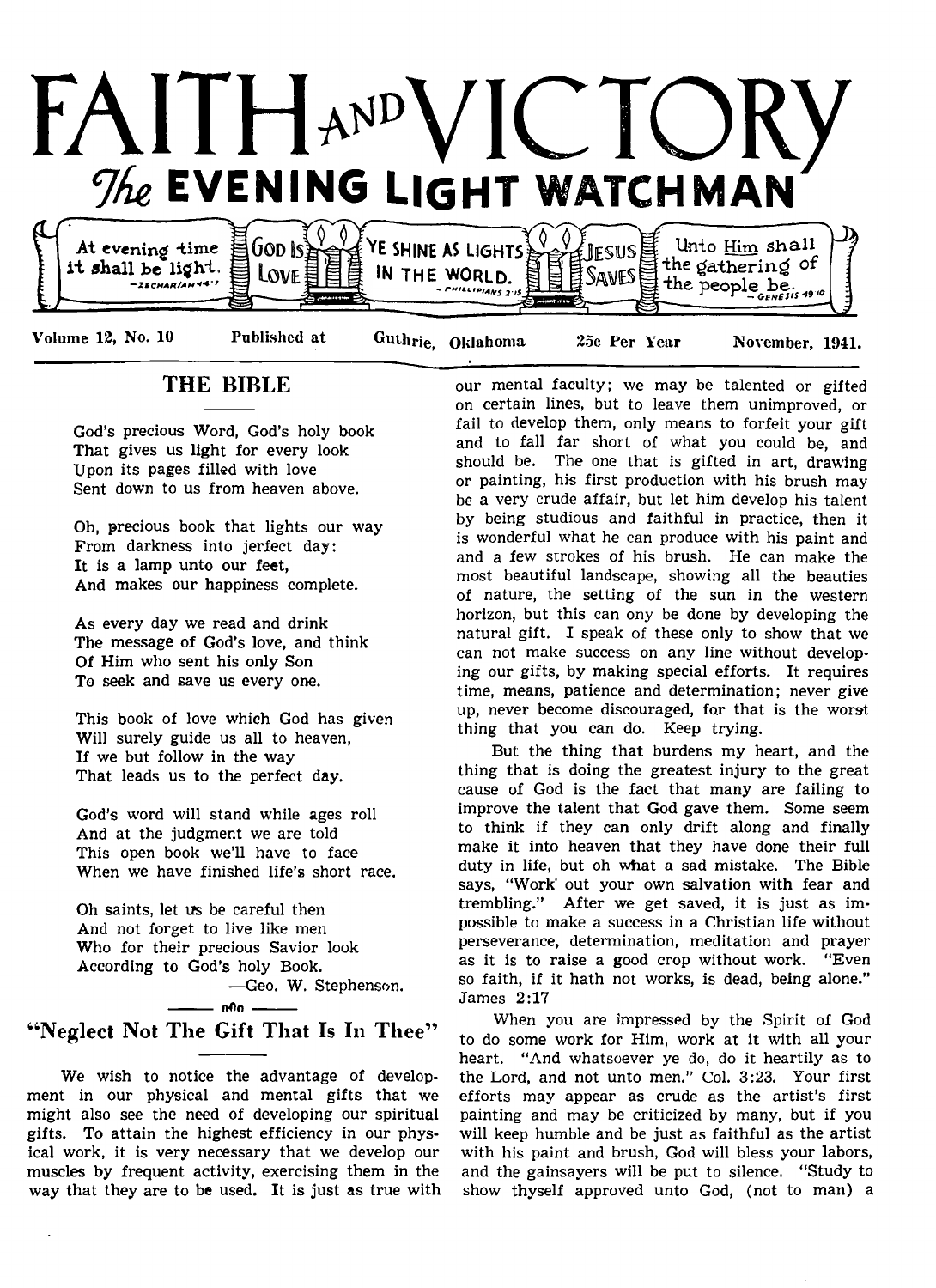workman that needeth not to be ashamed, rightly dividing the word of truth." 2 Tim. 2:15.

Dear saints, be careful about idling your time away with gossip, keeping up with the daily news such as murder cases, baseball news, serial fiction stories and funny papers. There is enough going on in the world today to take up ail of our valuable time and rob us of the time that the Lord has given us to read, pray and study His Word. Some people let the radio take up half of their time at morning, noon and evenings— perhaps the only time that they have for reading the Bible, then wonder why their meetings are so dull and low in spirituality. Study the Word, meditate on heavenly things, seek the Lord to know if there is any thing that you can do to promote His cause. This will go far in developing your talent that God has given you; then watch the meetings, and see if they don't grow in interest, spirituality and power.

"For the kingdom of heaven is as a man traveling into a far country who called his own servants (he called no other servants except his own) and delivered unto them his goods." Mat. 25:14-30. Here we notice that he delivered his goods unto his servants according to their ability. The servant to whom he gave five talents gained other five, and the other faithful servant to whom he gave two talents gained two. We notice that the reward of these two faithful servants were the same: "Enter ye into the joys of thy Lord." It would have been just as hard for the servant that received the one talent to have gained one as it was for the one that received five to gain other five; and if he had been faithful with the one talent that God gave him, no doubt, his reward would have been the same as the two that gained other talents, because He rewards us according to our faithfulness and not according to our ability. The Lord has surely delivered His goods to us, and expects us to use them whether they be small or great. He will increase our talents as we exercise those that we have.

Now there are many gifts in the Church, and all are given by the same Spirit. But there is one gift that all of God's people must have, and without it we cannot, please God. "But without faith it is impossible to please Him." Heb.  $11:6$ . This gift can not be developed without, being associated with other graces. " And besides this, giving all diligence, add to your FAITH virtue, and to virtue knowledge and to knowledge temperance, and to temperance patience, and to patience godliness, and to godliness, brotherly kindness, and to brotherly kindness charity." 2 Pet. 1:5-7. It further reads, "For if these things be in you and abound, they make you that ye shall neither be barren, nor unfruitful in the knowledge of our Lord Jesus Christ." To add to our faith virtue means to have a bold and courageous

faith. Faith must also be associated with patience, which helps us to wait on the Lord, be composed; not excitable. Brotherly love must also accompany our faith. This will help us get our very soul into our prayers. This will help us to pray that effectual fervent prayer. This will also help us to visit the sick with cheerfulness. After we have been called to visit the sick, we should pray earnestly for them and encourage them to believe for their healing. Then we should not wait to be called back to see them, but visit them daily if possible until they are well.

May the Lord bless us on the line of developing our gifts and callings that God has so graciously entrusted to us. "Neglect not the gift that is in thee." 1 Tim. 4:14, 15. "Meditate upon these things; give thyself wholly to them that thy profiting may appear to all. Take heed unto thyself, and unto the doctrine; continue in them, for in doing this thou shalt both save thyself, and them that hear thee."

## PREPARE TO MEET THY COD

 $-$  000  $-$ 

To many it may seem a very difficult thing to get ready to meet God. I told a man not long ago that he ought to get saved. He answered, "That would be a hard thing to do." With man alone it would be an impossible thing, but all things are possible with God so let us have faith in God for the scripture hath said, "Without faith it is impossible to please Him: for he that cometh to God must believe that he is, and that he is a rewarder of them that diligently seek him." Heb. 11:6.

Some may ask: What is God? Let the scriptures answer. "God is a Soirit: and they that worship him must worship h'm in spirit and in truth" John 4:24.

Satan is also a Spirit-an evil spirit- and all men who have not been delivered from this evil spirit by faith in the blood of Jesus Christ are in darkness and cannot understand the truth: for Satan, the master of all unsaved people, keeps lying to them and dulls their hearing and blinds them to the truth to keep them from believing in God and being saved ready and prepared to meet God. He is so wicked that he wants to hold them in sin and in the end bring them into torment where the worm (soul) dieth not and the fire is never quenched. Satan is seeking your eternal ruin and God is seeking your eternal happiness with Him. You are the one that must do the choosing in this life.

Now, the question comes again, " How can. t prepare to meet God? We shall let the inspired word of God answer.

The first thing you need to realize is that you

— R. M. Porter.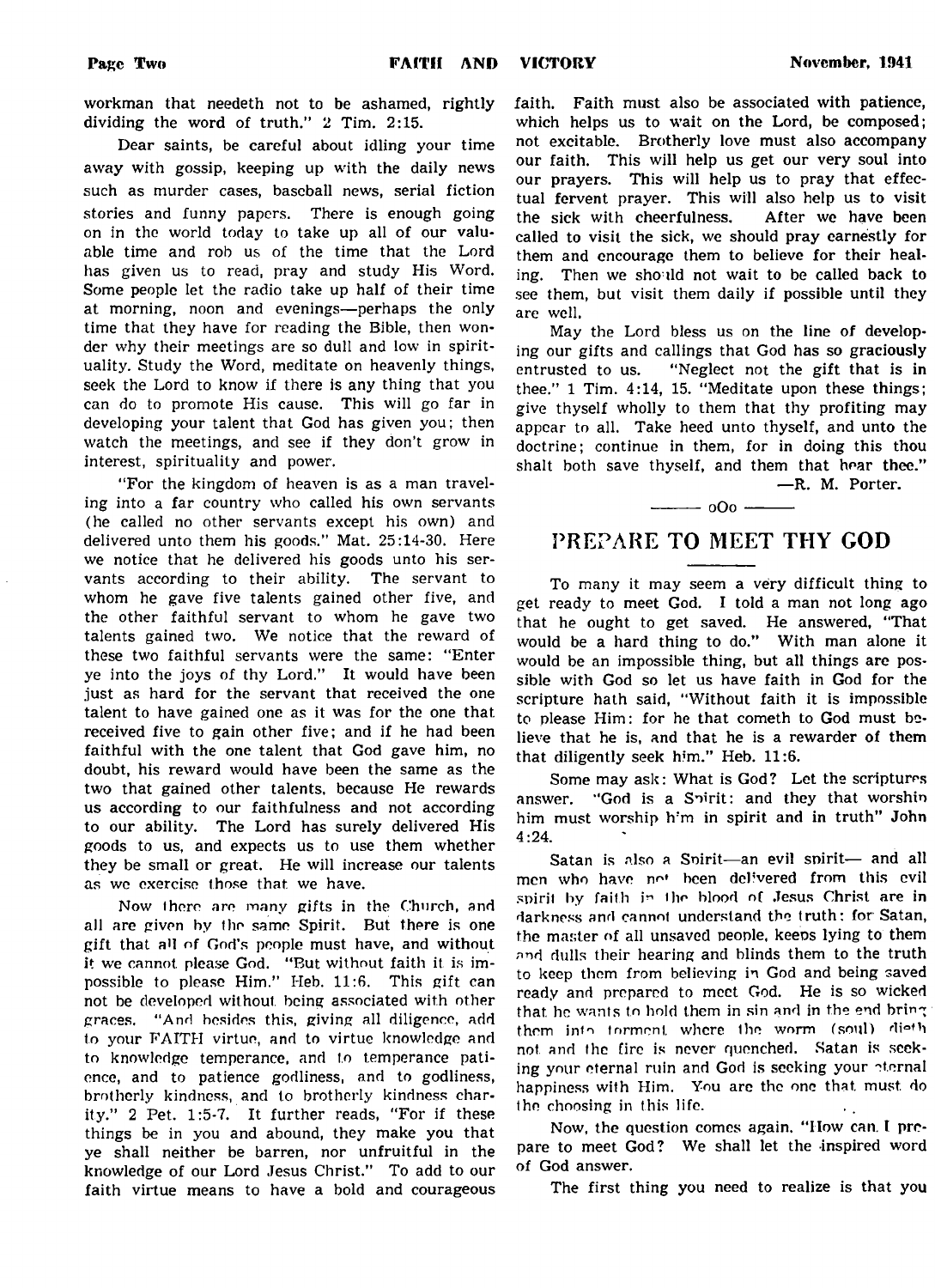**November, 1941 FAITH AND** 

**VICTORY Page Three**

are a sinner in the sight of God and that because of your sins which you have committed you are separated from God and lost. Jesus came to seek and to save the lost. So being a sinner and lost, he is seeking after you, for he loves your soul so much that he was willing to suffer at the hands of cruel men, be pierced and give up his innocent blood that we sinners by believing might be cleansed from sin and made innocent before God. What a happy day it is for a sinner when Jesus takes away his burden of guilt and sin and there is nothing between him and God his Creator. God is abundantly able and willing to do this for every sinner that will plead guilty as being a sinner and ask God to have mercy on him and forgive him. God is faithful and just to forgive us if we ask Him. Read 1 John 1:9.

Isaiah the Prophet says, " Behold, the Lord's hand is not shortened that he cannot save; neither is his ear heavy that he cannot hear: But your iniquities (only yours) have separated between you and your God, and your sins (just yours) have hid his face from you that he will not hear." Isa. 59:1, 2.

Jesus is the only one that can take away your sins and put you in touch with God so you can hear his voice and be a companion of his and have power to live free from  $sin$  every day.

In Proverbs 28:13 we read, "He that covereth his sins shall not prosper: but whoso confesseth and forsaketh them shall have mercy." If you want God to have mercy and save your soul you must not try to keep your sins hid from God but be honest and confess them and from the heart forsake them and God will have mercy upon you and save you, blot out all your transgressions as a thick cloud, will separate them from you as far as the east is from the west and will not remember them against you any more. Oh, the joy and peace of having knowledge that all your sins are forgiven and that there is nothing now between you and God.

In getting forgiveness of sins you will become born again, which is necessary for everyone that would "prepare to meet God." Jesus says, "Ye must be bom again." John 3:7. The first time you were born, you were born of the flesh, a fleshly birth; but this time you must be born from above, a spiritual birth, which will mean that a new life from heaven has begun in your soul, a life that is clean, pure, and holy, a life that gives you power to please God in all your words and deeds, a life that will give you an assurance that you are prepared to meet God.

One may say, how can I attain to this heavenly state? I have no power to change my nature. I have often tried to quit evil and have failed times without number. That is true, you have no power to make the change, for it is written, "Can the Ethopian change his skin, or the leopard his spots? then, may ye also do good, that are accustomed to do evil." Jer. 13:23. You can no more begin to do good

unless God changes your heart than a leopard could change his spots, and that is just why "ye must be born again."

Jesus says, "Come unto me, all ye that labour and are heavy laden, and I will give you rest." Matt. 11:28. You who are labouring to live free from sin and can never do it, just come to the Lord and he will deliver you from sin and give you soul rest.

The way to come unto the Lord is to plead guilty of being a sinner, have godly sorrow in your heart for committing sin, ask God to have mercy upon you and to forgive you and he will be faithful and just with you and will forgive you. Then believing him, you will have peace from God as you accept the blood of Christ as an atonement for all your sins. There is all joy and peace in believing.

Jesus says, "Blessed are they that do hunger and thirst after righteousness: for they shall be filled. When you get to the place that you want the righteousness of God in your soul more than any thing in the world, when you become sick and tired of sin and are willing to forsake the sinful world and all of its revelry and sin, then you will be found of Him, not having your own righteousness any more, but the righteousness of God which is by faith in the atoning blood of Jesus Christ. No man or woman is prepared to meet God until he or she possesses the righteousness of God in the soul. Self righteousness is only as filthy rags in the sight of God. We must be born again and have the righteousness of God in our hearts to be prepared to meet Him.

Dear sinner friend, we beseech you to seek God until He rains his righteousness down upon you and then, and only then, will you be prepared to meet God. Oh, do prepare to meet God. Satan is only seeking your ruin and eternal destruction. Flee from sin and folly and be prepared to meet thy God.

— Fred Pruitt

Used " Select Hymns" song books can now be obtained from this office for 40c post paid.

## **Preserving Power of God's** *f\igh teous J u fig men ts*

"For the Lord will not cast off his people, neither will he forsake his inheritance. But judgment shall return unto righteousness: and all upright in heart shall follow it." (Psa. 94:15).

Amidst the tribulations here in this life, (Jno. 16;33) it should be a consolation to know, the eternal God who cannot lie has promised not to leave his suffering children. We read the following in Heb. 6:16-19: "For men verily swear by the greater: and an oath for conformation is to them an end of all strife. Wherein God, willing more abundantly to shew unto the heirs of promise the immutability of his counsel, confirmed it by an oath. That by

(Continued on page 12.)

 $\ddot{\phantom{a}}$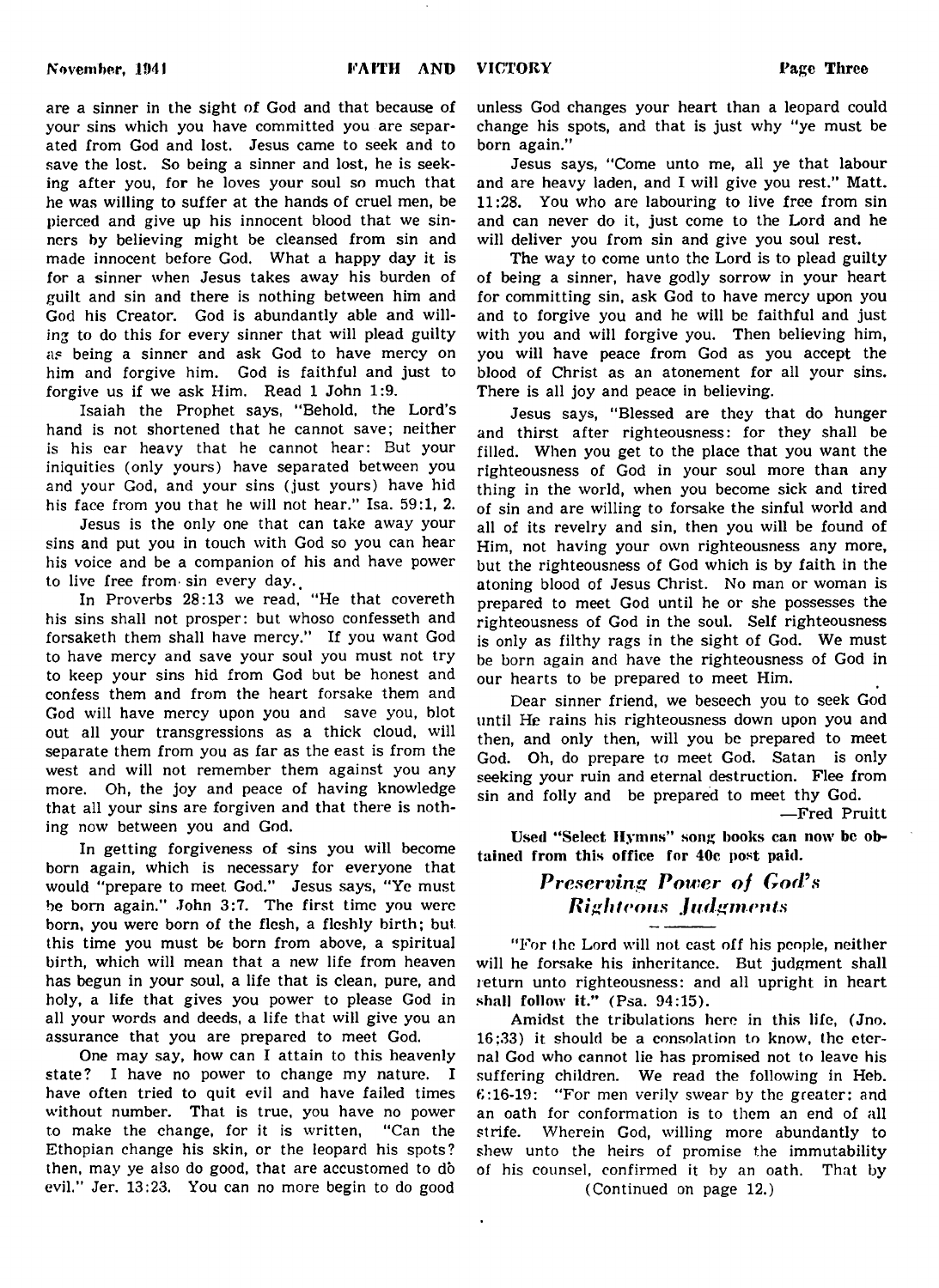## "FAITH AND VICTORY"

### 16 PAGE HOLINESS MONTHLY

An exclusive, full gospel paper printed and sent out in the name of the Lord Jesus Christ in the interest of all Christians, which body of believers constitute the one and only true Church of God.

This non-sectarian paper is edited and published each month (except August of each year which is Camp-meeting month, and we omit this month to attend these meetings) by Fred Pruitt, assisted by Mary A. Pruitt, and other consecrated workers at FAITH PUBLISHING HOUSE, 920 W Mansur Ave., Guthrie, Okla.

(Entered as second-class matter June 30, 1930 at the Post Office at Guthrie, Oklahoma under the act of March, 3, 1879.) — SUBSCRIPTION PRICES—

| Twelve copies to any address, one year  2.00 |  |
|----------------------------------------------|--|

This publication teaches salvation from all sin, sanctification for believers, unity and oneness for which Jesus prayed as recorded in John 17:21 and manifested by the apostles and believers after Pentecost. By God's grace we teach, preach, and practice the gospel of the Lord Jesus Christ, the same gospel which Peter, John, and Paul preached, taught, and practiced; including the Divine healing of the body. James 5:14, 15.

According to the teachings of Christ and the apostles, we are convinced that war and fighting is wrong. For this reason, we are conscientiously opposed to the taking up of carnal weapons to do injury to any of God's .human creation under any and all circumstances.

Its motto: Have faith in God. Its object: The glory of God and the salvation of men; the promulgation and restoration of the whole truth to the people in this "evening time" as it was in the morning Church of the first century; the unification of all true believers in one body by the love of God. Its standard: Separation from the world and entire devotion to the service and the will of God. Its characteristics: No discipline but the Bible, no' bond of union but the love of God; no test of fellowship but the indwelling spirit of Christ; and separation from all human organizations that are not authorized in the Word of God.

Through the Free Literature Fund thousands of gospel tracts are published and sent out free of charge as the Lord supplies. Cooperation of our readers is solicited, and will be appreciated in any way the Bible and the Holy Spirit teaches you to do or stirs your heart. "Freely ye have received, freely give." Read Exodus 24:2; 1 Chron. 29:9; 2 Cor. 9:7; and Luke 6:38.

Free-will offerings sent in to the work will be thankfully received as from the Lord and used in the furtherance of the gospel work as God directs unless otherwise specified. All personal checks and Post Office Money Orders should be made payable to Fred Pruitt, or to

### FAITH PUBLISHING HOUSE 920 W. Mansur Ave., Guthrie, Oklahoma.

" Work on, work on, nor doubt, nor fear. From age to age this voice shall cheer: Whate'er may die or be forgot, Work done for God, it dieth NOT."

## *Editorials*

We will be receiving subscriptions on the "three months" offer until the 15th of November. Please get your subscriptions in to the office by this date so that the paper will start going to the addresses with the December issue. This special "3 months" offer will close on the 15th of Nov., so please do not send them later than this date. We are expecting the Lord to get the truth of the gospel to a great many souls through the "three months" offer of the Faith and Victory paper. Let each member of the "body of Christ" do all he can to extend the gospel to others. The Lord is giving you another opportunity to help your relatives, your friends and neighbors to get acquainted with the blessed Savior.

#### $0 \rightarrow 0 \rightarrow 0 \rightarrow 0 \rightarrow 0 \rightarrow 0$

There are just two families in this world, spiritually speaking. One family has been born only once, excepting those who have slid back into sin, and the other family has been twice born. The first birth is a fleshly birth and is earthly. The second birth is a spiritual birth and is heavenly or from above. Jesus told the unsaved Jews, "Ye are from beneath; I am from above: ye are of this world; I am not of this world." John 8:23. Jesus told the Father in his prayer for the disciples that "They are not of the world, even as I am not of this world." John 17:16. If we are truly born from above and continue in Christ we will be no more of the world than Christ and His disciples were of the world. We should not follow the course of this world nor cater to its fashions and fads but be glad and willing to be His "peculiar people, zealous of good works." Titus 2:14. Peter says, "But ye are a chosen generation, a royal priesthood, an holy nation, a peculiar people: that ye should show forth the praises of Him who hath called you out of darkness into His marvelous light." 1 Peter 2:9.

### $0 - 0 - 0 - 0 - 0$

At this writing, the 9th of October, we who are on an evangelistic tour are at Los Angeles, Calif, where we are engaged in some meetings while visiting and enjoying the association and fellowship of the saints of God. We have visited isolated saints in Colorado, Wyoming, Washington, Oregon and California, holding some cottage meetings. Also held four days' meeting with the saints at Anthony, Kan. and several days' meeting near Stayton, Ore., where the saints have built a meeting house. Many tracts, papers and books have been distributed and God has been blessing, protecting and caring for us all along the way. We are sure that this tour has been ordered of the Lord. We expect to be back to the office at Guthrie by the 17th of October.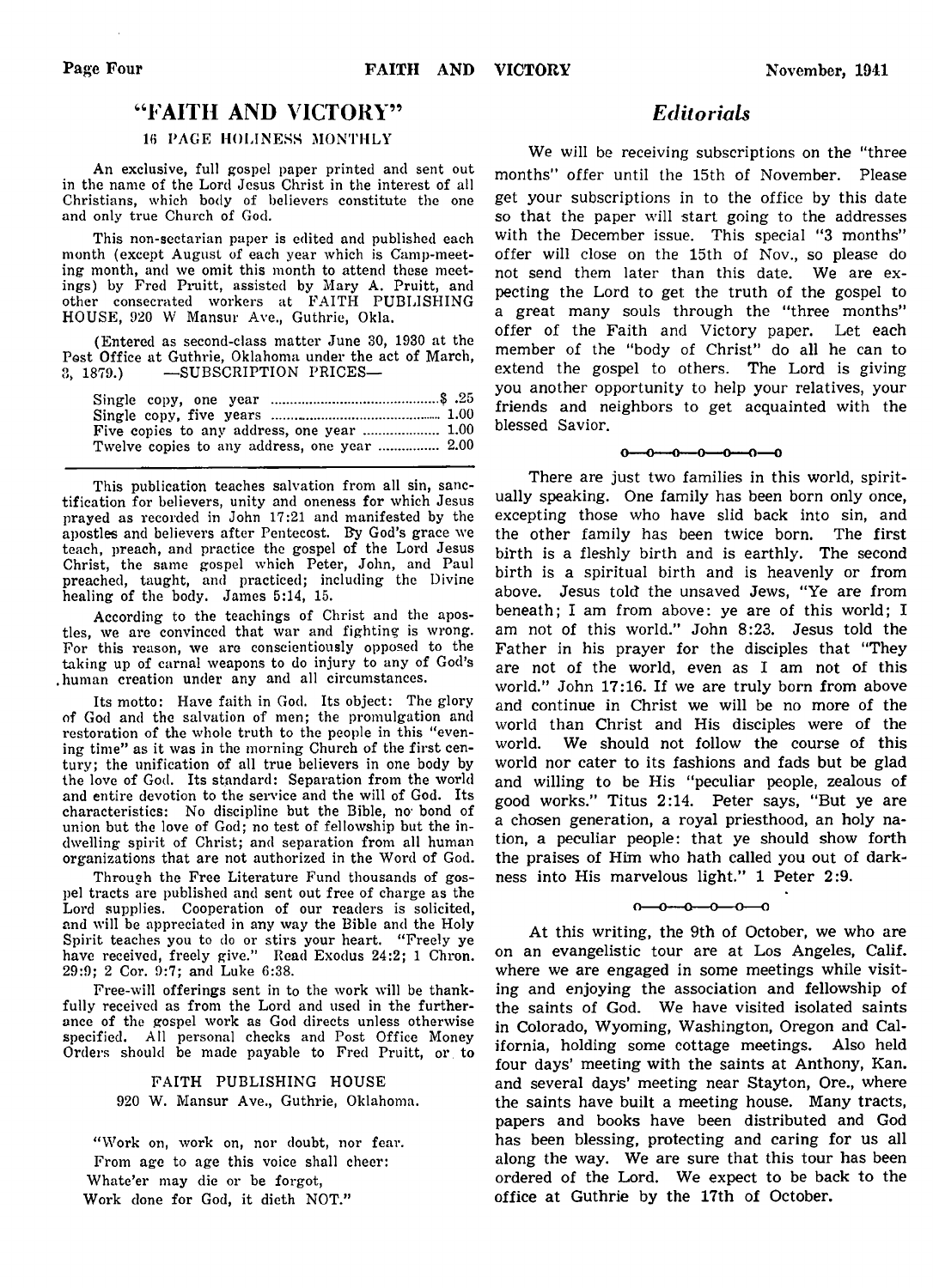During the coming winter months it does not seem that we will have much time for evangelistic work as there is much printing work waiting for us at the "Lord's Print Shop." So we mean to keep very busy for Him as souls are in urgent need of the pure gospel of Christ.

#### $0 - 0 - 0 - 0 - 0$

"Salvation" is a word that few seem to fully understand. In a Bible sense it means "deliverance from sin." Any one who professes Christ and is not free from sin does not have salvation. A man or woman who commits sin is lost and on the broad way to destruction. Just professing to follow Christ will not save you; you must be delivered from sin. Jesus says, "He that committeth sin is the servant of sin," and John says, "He that committeth sin is of the devil; for the devil sinneth from the beginning. For this purpose the Son of God was manifested that He might destroy the works of the devil." 1 Jno. 3:8. Satan planted his seed of sin in the hearts of the first created mankind and Paul says in Rom. 5:12 that "by one man sin entered into the world, and death by sin; and so death passed upon all men, for that all have sinned." Jesus came to this world, lived in a fleshly body and did no sin, but was pure and innocent. He suffered evil treatment at the hand of sinners was spit upon, lashed, slapped, mocked and finally hung between thieves, robbers, and murderers as though he was the vilest of sinners, and through the piercing of hands, feet and side he poured out His innocent blood as an atonement for our sins. The just died in order that the guilty might be freed from sin. Paul says in 2 Cor. 5:21, "For He hath made Him to be sin (died as though He was a sinner) for us, who knew no sin (did not have any sin) that we might be made the righteousness of God in Him."

#### $0 - 0 - 0 - 0 - 0 - 0$

The following Editorials were written after our return to Guthrie, Okla.

The office force which has been away in evangelistic work doing all they could to get the truth to men by passing out tracts, papers, and books and proclaiming the truth from the pulpit and on the streets in personal work and in homes has returned to the "Lord's Print Shop;" and are now busily engaged in printing tracts, papers, and booklets.

Bro. and Sister Ray accompanied Bro. Darius Gibson, Bro. Egbert Allen and wife, and Bro. Murphey Allen to Madisonville, Tenn. where they held a meeting in a needy field. They returned to the office work on the morning of Oct. 17th, a few hours later than the company from Oregon and Calif, arrived. We find a large number of our different tracts are out of stock and many others are nearly out, so we shall have much printing work to do this winter.

It takes much praying, working, time, and means

to keep this pure, clean literature going out, but we know that God who has called us into this service will supply even as he has done in the past. Our eyes are upon Him and our expectation is from Him. We ask the co-operation of all the members of the body of Christ in getting this truth to the people. There never was a time when the world was in greater need of the unadulterated truth of God's word. Brothers and sisters, pray for us and the workers at the "Lord's Print Shop." We mean by his grace to glorify Him in our bodies and spirits which are his.

$$
- 000
$$
  
- NOTICE -

Bro. C. Z. Stonecypher whose former address was Hastings, Nebr. is now pastoring the church at Clovis, New Mexico. Those wanting to write him or his wife should address your letters to 817 Wallace St., Clovis, N. M. He will be glad to send you one of his books entitled, "Divine Healing in the Mind of God." Send him some stamps for one of these books.

#### $0 - 0 - 00 - 0 - 0$

Bro. G. E. Harmon of Glendale, Calif. 3341/2 Arden Ave. has written manuscript on "The Ordinances of the New Testament." Christians everywhere are in need of clear concise teachings on these scriptural truths and we are thankful to God that he has put this upon his heart. It will make a booklet of 16 pages or more. We are expecting to print up a thousand or more of these booklets and the cost will be twenty dollars or more. If the Lord wants you to help us get this booklet in circulation, we shall be thankful to God for any offering you may send.

## $-000$

### ARTICLES FOR CHRISTMAS

Order your 1942 "Scripture Text Calendar" now We will send one calendar to you for 30 cents, four for \$1.00, or ten for \$2.00 post paid. Send your order in as soon as possible.

#### $0 - 0 - 0 - 0 - 0 - 0 - 0$

" Scripture Text" Post Cards one doz. for 15 cents. Prayer Reminder that glows in the dark each 15c. Christmas Folders with envelopes, lovely De Luxe

designs, "Scripture Text" 21 for \$1.00. Christmas Folders with envelopes, with or without

"Scripture Text" 12 for 50c. Folders 21-piece Religious Christmas Box, many die cut folders, with foil underlays, pleasing colors. "Scripture Text" Per box 80c.

Order these folders at least ten days before Christmas. or sooner to avoid the heavy Christmas congested mails.

Above articles all Post Paid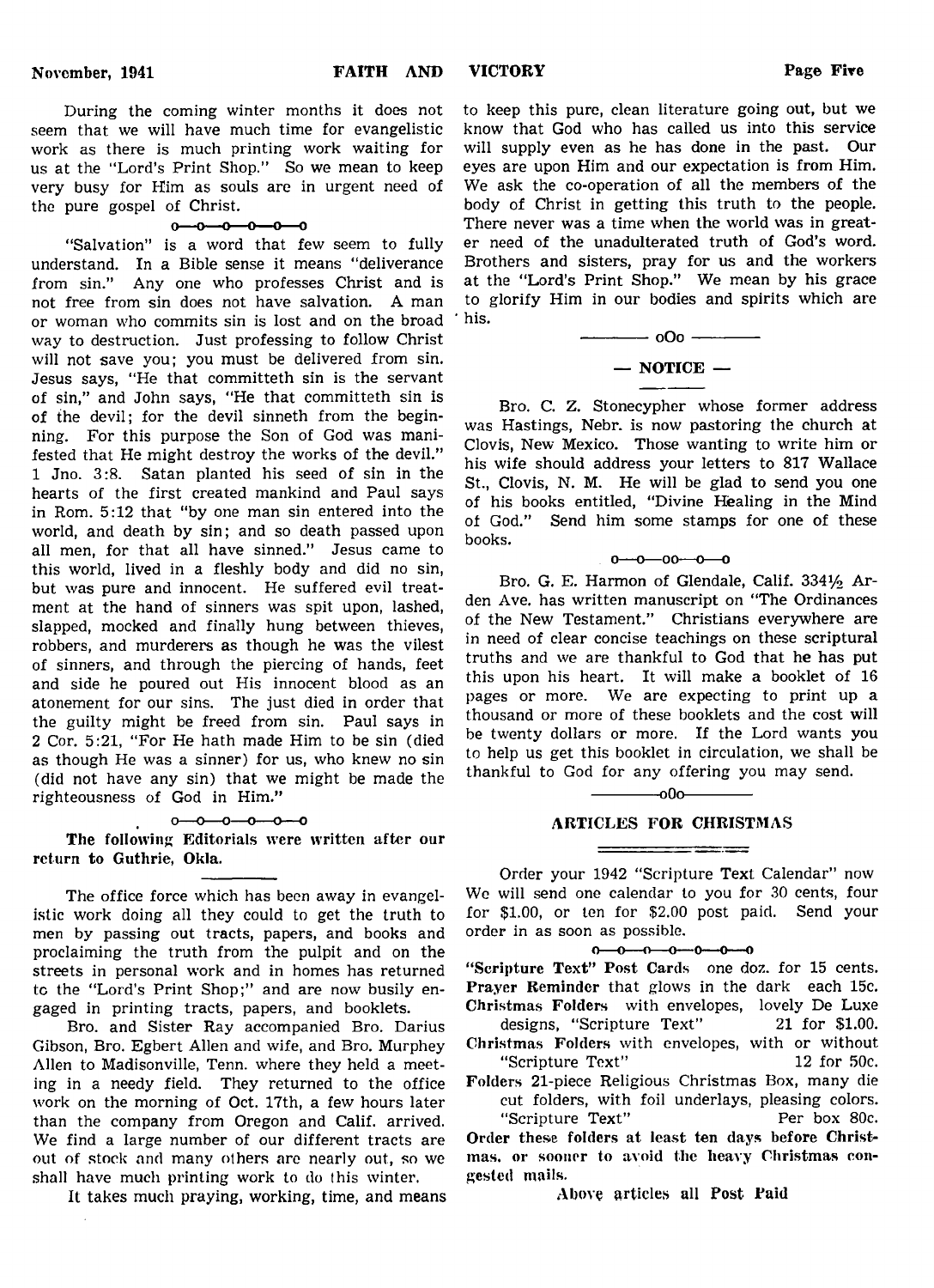## GOSPEL GIVING

For some time I have been burdened to write on this subject, especially since traveling from place to place for the past few years, and seeing the neglect on this line, especially to the pastor. My heart has been grieved to see some poor (financially) pastors living on bare floors and barely enough means to live on and never grumble or complain, while some of the members just have to have their floors all covered nicely and plenty of good furniture. To thus neglect your pastor is a termite or parasite which eats away one's spiritual vitality by imperceptible degrees.

For several years in the past I have been a pastor. I well remember one meeting about 35 years ago when the evangelist that came to help us took more money with him out of the congregation in a ten days' meeting than I received in the six years of my pastorship. I never did nor never will preach to "give me." I will not allow any one to rob me of this liberty. One evangelist said "you ought to starve because you don't." Well just before I starved I did not. Here is my slogan, "I have been young and now I am old yet have I not seen the righteous forsaken nor his seed begging bread." Yet this is a duty some are neglecting. Now what does the Word say about it? 1 Cor. 9:9, "For it is written in the law of Moses, Thou shalt not muzzle the mouth of the ox that treadeth out the corn." In the tenth verse we see this was written for the ministers' sake. Eleventh verse, "If we (ministers) have sown unto you spiritual things, is it a great (wrong) thing if we shall reap your carnal things." Read down to the 14th verse which says, "Even so hath the Lord ordained that they which preach the gospel should live of the gospel." Paul did not use this liberty but did "desire fruit that may abound to your account." Phil. 4:17. Neither does He want the burden to fall on one but wants an equality. 2nd Cor. 8:13, 14. In my evangelistic work I have received as much as twenty-five dollars from one congregatoin and used it all in getting to and helping support the next meeting. Paul had the same experience. "I robbed other churches to do you service." 2 Cor. 10:8. I have known some congregations to give one evangelist fifty dollars to one dollar to the pastor. This they should have done and not left the other undone.

I am sure that all the saints want to do and will do right in this respect if they really understand just what their duty is, and the great responsibility that rests on the pastor. There is no other office in the Church with so great responsibility as that of a Bible pastor. Oh how few seem to understand this fact. I know what I am talking about, for I have officiated in every office in the Church

of God. I know the heartaches, the sleepless nights in silent prayer to God for wisdom to know how to plead, correct and exhort, deal with or nurse the dear babes in Christ. What one thinks is the thing to do or preach is sometimes offensive to some one else. Many times the cause of Christ is hindered because the pastor is hindered from doing what God has impressed him to do. Occasionally some of the babes seem to feel it their duty to dictate to the pastor when or what he should or should not preach. If all who profess to be born again could but understand God when He said, "Touch not mine anointed, and do my prophets no harm," (1st Chron. 16:22) there would be greater advancement on spiritual lines. All should recognize the pastor as a God-sent watchman over the flock (Acts 20:28) "to feed the flock" and keep the wolf away.

Here I wish to mention a great mistake some in the past have made by sending for an evangelist without knowing who and what he is. When he would come he would talk with every one but the pastor. No one must preach except the evangelist, and trouble followed. In one instance, under my own observation, a man crooked in doctrine was upheld and the pastor crushed. A God-sent minister will never go in any congregation and undertake a meeting without the consent or approval of the pastor. Beware of false prophets which come to you in sheep's clothing. Mat. 7:15. Also remember Faith and Victory cannot be printed on promises, it takes gas, lights, and machinery. —G. E. Harmon.

 $-$  oOo -

## CORRESPONDENCE

Sandusky, Ohio—To the dear saints of God scattered abroad: Greetings in the name of our blessed Redeemer.. I am still saved and fighting for truth and right. I mean to ever hold up the blood-stained banner of King Emmanuel. I heard the Macedonian cry in the distance and moved in the fear of God who directed me to this part of His vineyard. I find the harvest is truly great. Much of the grain is falling ungathered. I pray God that He will send more true laborers into the field.

May the God of peace that brought again Jesus from the dead ever lead us and may we sink deeper in his holy will is my prayer. Your brother in the defense of the faith, Clyde C. Smith

 $-0 \longrightarrow 0 \longrightarrow 0$  $\overline{\mathbf{a}}$ 0

El Paso. Tex.—To all the saints scattered abroad, greetings: I am so thankful to report victory over sin and the devil, and all his ways. I am just rejoicing in the Lord with a desire to walk closer to him each day and to serve him more and more. I am so thankful that God saved me and sanctified me when I presented my body a living sacrifice to him and he accepted it. Now I praise him for his blessings in both soul and body, and am able to say amen to his will. No, I am not discouraged, not for a minute. God created my body and framed it as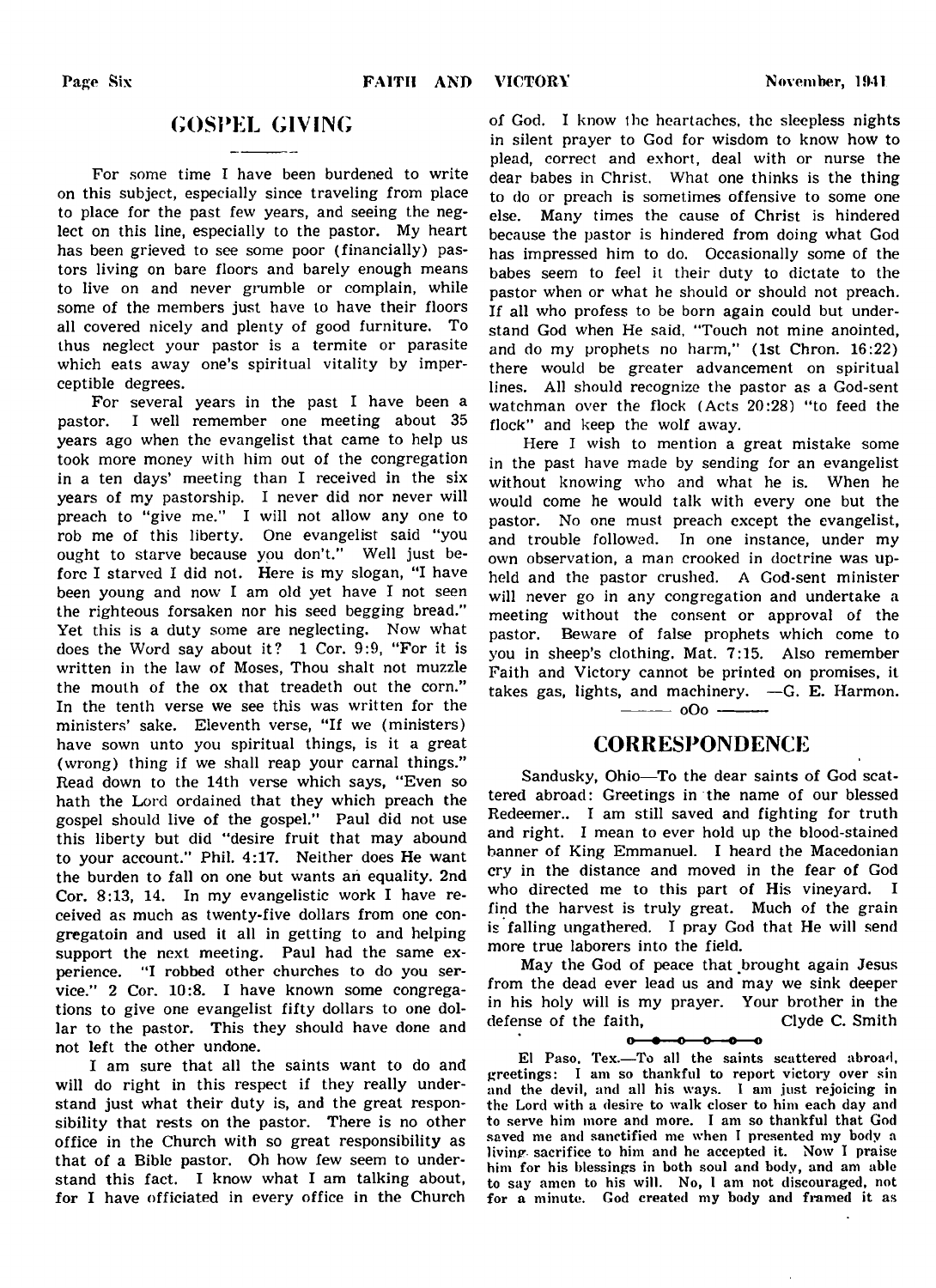he saw fit and 1 am pleased with it. Then he gave me a spiritual body to live in the tabernacle of clay, and I am also pleased with it. Then he gave me his word that is so plain that a child can understand it.

I am praising God for permitting us to attend the camp meeting at Monark Springs, Mo. and I do thank our God for his goodness to see fit to sanctify me there. He healed me when the saints prayed for my hearing.

I was not afraid to ask him for more healing but was pleased just to get what he had in store for me. I had not been able to exercise my sense of smell for several years and I had never asked God to heal me of that, but when He restored my hearing, to my great surprise He just touched my sense of smell too.

Dear brother, sister, I do hope you can understand that God has all we need in the healing line and will give us all we need in a spiritual way too. When we ask for something from Him according to his word it is time to be ready to receive just that thing for He says he withholds nothing from his children that is for their good. There is no use asking him for something that we can not expect to receive for we must have faith. Praise God, he hears his children when we obey him and walk in the light of God. Praise God for a faith that reaches all the way to heaven's throne.

Since wife and I returned home, I have had some wonderful experiences in various ways but can not relate them all because of lack of space.

After arriving home I noticed 1 had a terrible itching in my feet and they were so angry looking and tormented me terribly when I took my shoes off. They bothered me at other times too but were worse when my shoes were off. One night I took my shoes off. My feet looked queer and just tormented me so I could have torn them to pieces it seemed and would have felt relieved. Wife and I were having family worship before retiring so our souls would be stimulated through the night. Wife was reading. I began to wonder what was wrong with my feet and it seemed like the devil jumped on me with both feet with all the power he had and suggested to me that I had athlete feet. I then looked and just agreed with him that he was right. If we will just listen he will surely entertain us royally. The next message from him was, What are you going to do about it now?

Well, I knew God and just what to expect when I asked him to rebuke the imposition of the devil and drive out every symptom. I asked him to do it then, and He touched me within ten minutes from the time I saw what was wrong with me. Praise God for his word, and healing power, and the best of all, his keeping power.

Oh, brother, sister, it means everything to live for God and to obey him. I have my ears open to God and when he asks me to do something I am waiting. Just pray that God can use me to his glory, and I know he can, praise Him always.

Your blood-washed brother, A. G. Duncan

#### $0 - 0 - 0 - 0 - 0$

Ft. Wayne, Ind.— Dear Bro. and Sister Pruitt: How good the dear Lord has been to us. I praise Him today for saving, sanctifying, and healing grace, also his keeping power. Praise God from whom all blessings flow. What a wonderful Savior we have in Jesus, blessed Son of God, greatest friend of mankind. I am trusting Him to take us through. I do all my own work and take care of my children. We have three beautiful girls. What peace, love, joy, and contentment we find in our home.

May you find Him at the end of the road your greatest friend. Thank you for your prayers and may the Lord richly bless you and yours. Mrs. Ada Strawser Lord richly bless you and yours.

Charleston, W. Va.— Dear Bro. and Sister Pruitt: We greet you again in the dear name of Jesus. Our hearts are lifted in praises to our God for His goodness and mercy to us. We are thanking Him for salvation and the desire He has put in our hearts to go all the way with Him, and we know the way is not all sunshine. We are partakers of the sufferings of Christ here in this world of sorrow, and as we read in the Word of God, if we are partakers of His sufferings here we will be partakers of His glory in the world to come. So we should rejoice and walk humbly with Jesus, being willing to go without the camp bearing His reproach. I often wonder if many were as I when I first learned of the precious truth of God and was so wonderfully saved. 1 thought it would always be sunshine all the way, no test or trials but a glad rejoicing. I thank God he has taught me that to go with Him we too must suffer only a drop compared to the cup He drank; but as we draw close to Him even though our hearts are sore and bleeding from sorrow and tests of this life we can safely place our hand in His dear hand and say, Thy will be done. Yes, sometimes it is hard for the flesh to die, but oh, what joy in the spirit when we know that Jesus does all for our good. We praise Him and our heart says Amen to His will.

Dear ones, we have been going from door to door passing out tracts and sometimes stopping in where we are invited and talking to souls about the Lord. We find some that are hungry for the truth of God, then we also find some set in their own way. We are passing postal cards addressed to your office, thinking it would induce some to send for free sample of paper and tracts. We want to do all we can for our dear Lord who has done<br>so much for me Sister Beatrice Spaur. Sister Beatrice Spaur.

$$
0 - 0 - 0 - 0 - 0 - 0
$$

Marshall, Mich.— Dear Bro. in Christ, Greeting in his most holy name. I feel led to testify to God's goodness to me. 1 think it was the last week in September that I felt my time was short here. I took sick suddenly and got so bad and in so much pain that I could not pray. I continued to get worse all the time. It seemed I could not stand much more. I told my wife to pray but there was so much excitement and Grace was crying and taking on so she had to leave the house to get hold of God. In a short time she came back and said she had received the answer. In a little while I was all right. How I do praise God because he is so merciful and good to me. I never have a thought of even looking back to the things of this old world, praise our God. I do love the dear saints of God.

. Dear Bro. Pruitt, how we do love you and the good work you are doing. We surely love the little paper<br>"Faith and Victory." We need your prayers and may We need your prayers and may God bless you and family and co-workers is our daily prayer. Separate Bro. Wm L. VanZandt

 $0 \rightarrow 0 \rightarrow 0 \rightarrow 0 \rightarrow 0 \rightarrow 0$ 

Gordo, Ala.— Dear Bro and Sister Pruitt: I wish to tell of the Lord's goodness to me through the pages of your paper. In the winter of 1940 I was very sick with the flu. I felt better and got up but took a backset and had to go back to bed. I got so bad I could not walk. I told the dear Lord if he would heal me I would write my testimony and he did heal me. Praise his holy name! He is so good to me.

Please pray that the Lord will heal my body. I have heart trouble and other troubles. I know the Lord can heal them all.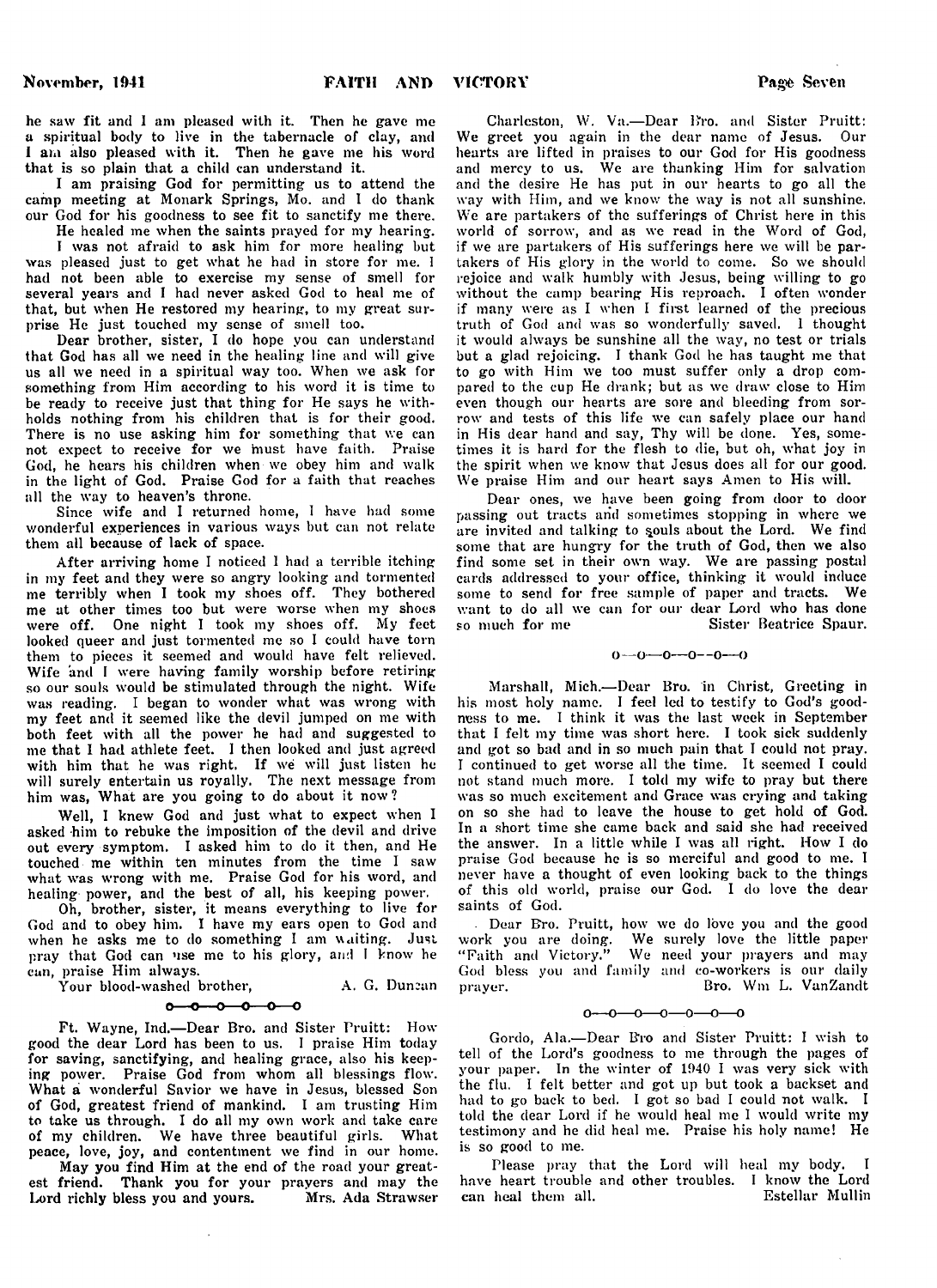Yorkshire, Ohio— Dear Bro. Pruitt and all the holy brethren, greeting in love in Jesus' dear name. May grace, mercy, and truth abound to each of you is my prayer. I have been very poorly in health most of the summer if I would work a few hours I would be bedfast for two or three days but, thank God, the holy brethren have been praying for me and the last day of August God healed me. I can't find words to express the gratitude and thankfulness to God and my faithful brethren for the effectual fervent prayer that was offered up for even me. I am 75 years old and have been married 51 years the 13th of this month. I am looking up and pressing on toward the mark for the prize of the high calling of God in Christ Jesus my Lord.

The work at Union City is in good condition. I am not the pastor but I go there to worship. Sister Opal Williams is the pastor and is a good Spirit filled minister and is doing all she can for the good of the cause, but they are in need of a car to visit the sick and haul in the old and feeble saints. I am asking those of you who are able to send us an offering to get a car for the pastor and Sister Nottingham to use for that purpose. Just send the offering to Sister Nottingham, 360 North State Line St., Union City, Ind. or to J. W. Foster, Yorkshire, Ohio.

I am asking the prayers of all the saints and cooperation of the church for Bro. W. D. Lemands of R. F. D. 4, Box 201 B, High Point, N. C. We should help him in every way we can to secure a campmeeting site somewhere in the East. Please take this to the Lord in prayei The campmeeting at Union City was good. There were about ten or twelve ministers present to preach the Word. Some ten I believe were saved, some were healed, the church comforted and built up in the faith once  $de$ livered to the saints. There was no trouble to settle. Thank God, all in the church love each other and live in peace. Remember me in your prayers that I may fill my humble place in the body where God has called me to fill. My heart is stirred for the lost souls of men and for the dear saints. Brethren, let us keep filled with the Spirit of God that we may be where God will work in us as he did in Jesus. The time is short. I want to hear him say, " Well done thou good and faithful servant, enter into the joy of thy Lord."  $J. W.$  Foster.

#### o — o — o — o— o — o— o

Barnsboro, Pa.— Dear brethren, Find enclosed 25c for the renewal of my subscription for the "Faith and Victory" paper. I enjoy it very much.

I have been serving the Lord for about eight years. I was born into God's church and don't bolieve in joining anything since I am joined to the Lord by one spirit. The scripture says that whom the Lord sets free is free indeed; and, praise God, I am enjoying my freedom.

My prayer to God is that all his dear children will be set free from all man made pens and that the poor sinner come to the knowledge of the truth, because Luke 1:77 says that we would have knowledge of salvation. Thank God, we can know. Pray God that he will keep us faithful, and that we will be overcomers in his kingdom. May God bless you and keep you on the solid Rock,

Christ Jeeus. Your brother, Earl Graffius

 $0 - 0 - 0 - 0$  $-0$ -

Lansing, Kans.—Dear Bro. Pruitt and Family and saints scattered abroad: I will take this way to thank the saints for the prayers that have gone up for me during the time T have been here in prison. There is work to do here for the Lord and T am glad I can stand for Him, praise His holy name.

I was a cripple for years and was getting worse

when the dear Lord sent Bro. and Sister Key to my homo. They prayed the prayer of faith for me and I have been getting better evor since. I can stand for my Lord and Savior no matter where I am. I get your paper and read every line of it. It does my soul so much good. I also hear from some of the saints. Pray for my family and me while I am here in prison. W. H. Dungan, Box 2.

> Yesterday's burden I'll forget, No one to help me bear it. Tomorrow's burden, if I'm here yet, Jesus will help me bear it. But for today's, today is set For Him and me to bear it.

> > $0 - 0 - 0 - 0 - 0 = 0$

To the saints, greeting in Jesus' name: I will give my testimony. With Bro. und Sis. Harmon and Fern Fortner, I left San Bernardino, Calif., June 13th. We arrived at the home of Bro. Duncan in El Paso, Tex. Sat. where we stayed over Sun. and had services in his home. Bro. Harmon brought a message on sin which was enjoyed by all. From there we went to Port Arthur, Tex. to the home of Sis. Henry, where we had a good visit, also visited some of my cousins there. Then we trave<sup>j</sup>ed on to Hammond, La., arriving June, 18th. A meeting was in progress near Kentwood, La. about 40 miles from Hammond so we went on to it. It was a good meeting. Then we attended the Hammond Camp Meeting and went on to the National Camp Meeting, stopping in Ark. for services one night. After the national meeting we went on to the Guthrie Camp Meeting. The meetings were all good and blessed of God. I was especially impressed about the wonderful healing at the Monark Spgs. meeting. A young girl was raised from the dead in answer to prayer and others were healed. Bro. McGlassen testified that the Lord wonderfully healed him. I believe we had the straightest preaching this year that we have had for years. Surely the time has come when all professors and hypocrites and trouble makers will have to cut loose or repent and get saved. The ministers in general sees time short and God is shaking heaven and earth and all that are not standing true and making for peace will be shaken loose. God is going to have a clean work and a clean people without spot or wrinkle, so all who want to go this way, the Eible way, wi'l have to stop talking, fussing and lay aside evil speaking, malice, hatred, envy, back biting and all things that they ho'd in their hearts must be gotten out. They must be pure and holy, loving everybody, even their enemies, for the Church of God is holy and without spot or wrinkle or any such thing. God's people are free from sin, free from evil speaking, free from tattling, free from making trouble; but they love each other and work for peace in-<br>stead of trouble. W. I. Miles. stead of trouble.

# *— Meeting Notice*—

 $\frac{\ }{\ }$  000  $\frac{\ }{\ }$ 

Our winter meeting at Hammond, La. is to begin the night of November 26th to continue over two Sundays or as long as the Lord may lead. All saints and lovers of the truth are welcome to attend and we are expecting a feast from Father's table and are praying the Lord to send Spirit-filled ministers to preach the Word, Mr, *&* Mrs. Ray Key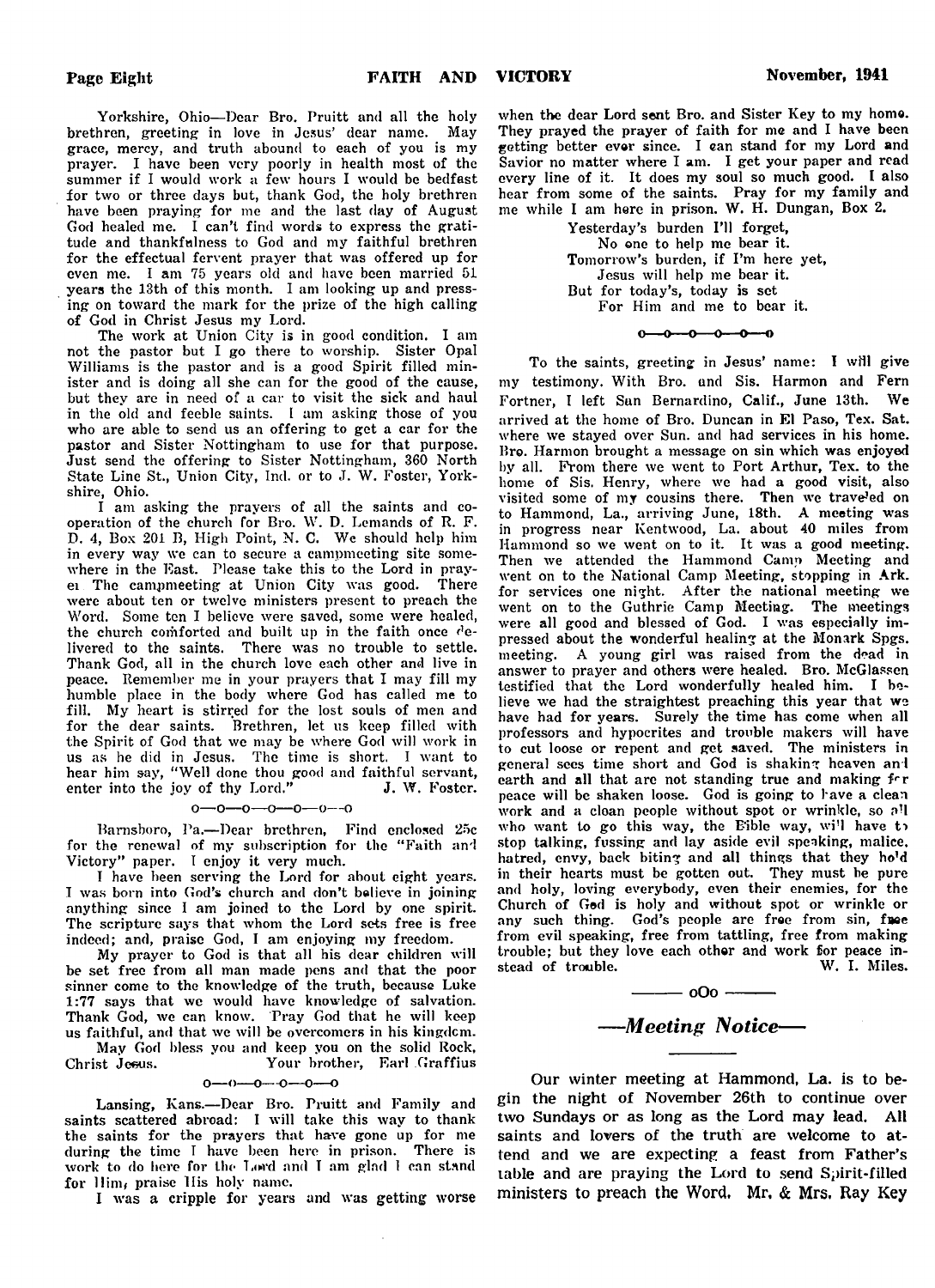

*Jesus Saved My Soul From Sin*

I was covered in darkness As though in a flood, There was only one way to escape: One way I jumped I knew I'd be lost, The other I'd surely be safe. I trusted in Jesus, and asked him to show Me how to get to the light. He answered my prayer, and before me appeared, A cross that was shining and bright. I jumped to the cross. Thank God, I was safe! I wanted to help someone else; I prayed for a friend who was close to my side, And told her how God saved myself.

This vision one night I saw in a dream, Yet how true has most of it been. I realize now that once I was lost On the raging ocean of sin. I gave Christ my soul, and he saved me, praise God! I'll tell others the story so grand.

Just give Christ your soul,

Let him have full control,

And He'll guide you to that Beautiful land.

By faith He will show you the cross where he died. If you're saved you must cling to that cross,

Then tell others the news, and let your light shine To a world that is dying and lost.

— Alice Elizabeth Hall  $\frac{1}{\sqrt{2}}$   $\frac{1}{\sqrt{2}}$   $\frac{1}{\sqrt{2}}$   $\frac{1}{\sqrt{2}}$   $\frac{1}{\sqrt{2}}$   $\frac{1}{\sqrt{2}}$   $\frac{1}{\sqrt{2}}$   $\frac{1}{\sqrt{2}}$   $\frac{1}{\sqrt{2}}$   $\frac{1}{\sqrt{2}}$   $\frac{1}{\sqrt{2}}$   $\frac{1}{\sqrt{2}}$   $\frac{1}{\sqrt{2}}$   $\frac{1}{\sqrt{2}}$   $\frac{1}{\sqrt{2}}$   $\frac{1}{\sqrt{2}}$   $\frac{1}{\sqrt{2}}$ 

## *Editorials*

All the people of God, both young and old, have a common enemy to fight. The Word of God tells us how we can always be victorious when we come in contact with the devil and his temptations. We read: "Submit yourselves therefore to God. Resist the devil, and he will flee from you. Draw nigh to God, and He will draw nigh to you." Jas. 4: 7-8. Trying and struggling to resist the devil in our own strength will surely fail, but when the enemv is resisted in the name of the Lord and at the same time we begin to draw nigh to God, Satan must flee. After resisting the devil we must not stop there, but go right on with the next part of the instruction— "Draw nigh to God," and the promise is that He will draw nigh to us. By faith we can, regardless of the roarings of the enemy, draw near our Father for grace and spiritual power. What a refuge we find and a feeling of safety we experience when in time of temptation we can lock up

and truthfully say, "The Lord is my Shepherd."

Satan must be ignored. Many people listen to the devil too much, and some times they meditate on his suggestions for two or three days at a time even when they know they are from the enemy. One will say, "The devil has been whispering or talking to me all day." The text says, "Resist the devil and he will flee from you." You don't have to listen to the devil all day, though he may return several times in a day. You can derive no good from the devil's conversations, so end it abruptly when his voice is detected. Begin to praise the Lord for past benefits and rejoice in expectations of future blessings. The more you thank the Lord, the less you will feel disposed to obey the whisperings of the evil one.

### $n = 0$  –  $0$  –  $(0)$  –  $0$  –  $-0$

Bro. and Sister Hyrum Ray, workers here at the office, have gone to Tennessee in company with Bro. Darius Gibson and others to hold a meeting. The last report from them was that the interest and attendance was increasing, and we trust that souls will be saved. They have been away more than two weeks, but are expected to return soon.

### $0 - 0 - 0 - 0 - 0 - 0 - 0$

The young people of the Guthrie Sunday school began a movement several months ago to enlarge the chapel and provide separate class rooms. Sunday school offerings were set aside as a building fund. Their interest kindled the interest of the congregation to the extent that a decision was made to build the addition this autumn with the idea of providing more seating capacity for the coming Assembly meeting which is held annually during the Christmas holidays. Accordingly, the saints went to work and now the extension (16 ft. by 22 ft.) is practically completed, for which we truly thank the Lord and feel that His hand was leading in the project from beginning to end. Bro. G. W. Stephenson, who has been pastoring the congregation at Minneapolis, Minn., came to help us with the masonry and carpenter work, and we were benefitted by his experience in the building trade. We appreciated also his labors as a minister among us. He feels led to get out in the evangelistic work, and will be leaving here soon to answer calls for meet- $\qquad \qquad \text{ing}$ s.  $\qquad \qquad \text{L.D.P.}$ 

------------- o O o -------------

Guthrie, Okla.—To the young saints and friends scattered abroad, we send greetings of love in Jesus' name: When material is being collected for the Faith and Victory paper, we are usually so busy helping prepare manuscript for it that when it is finishecl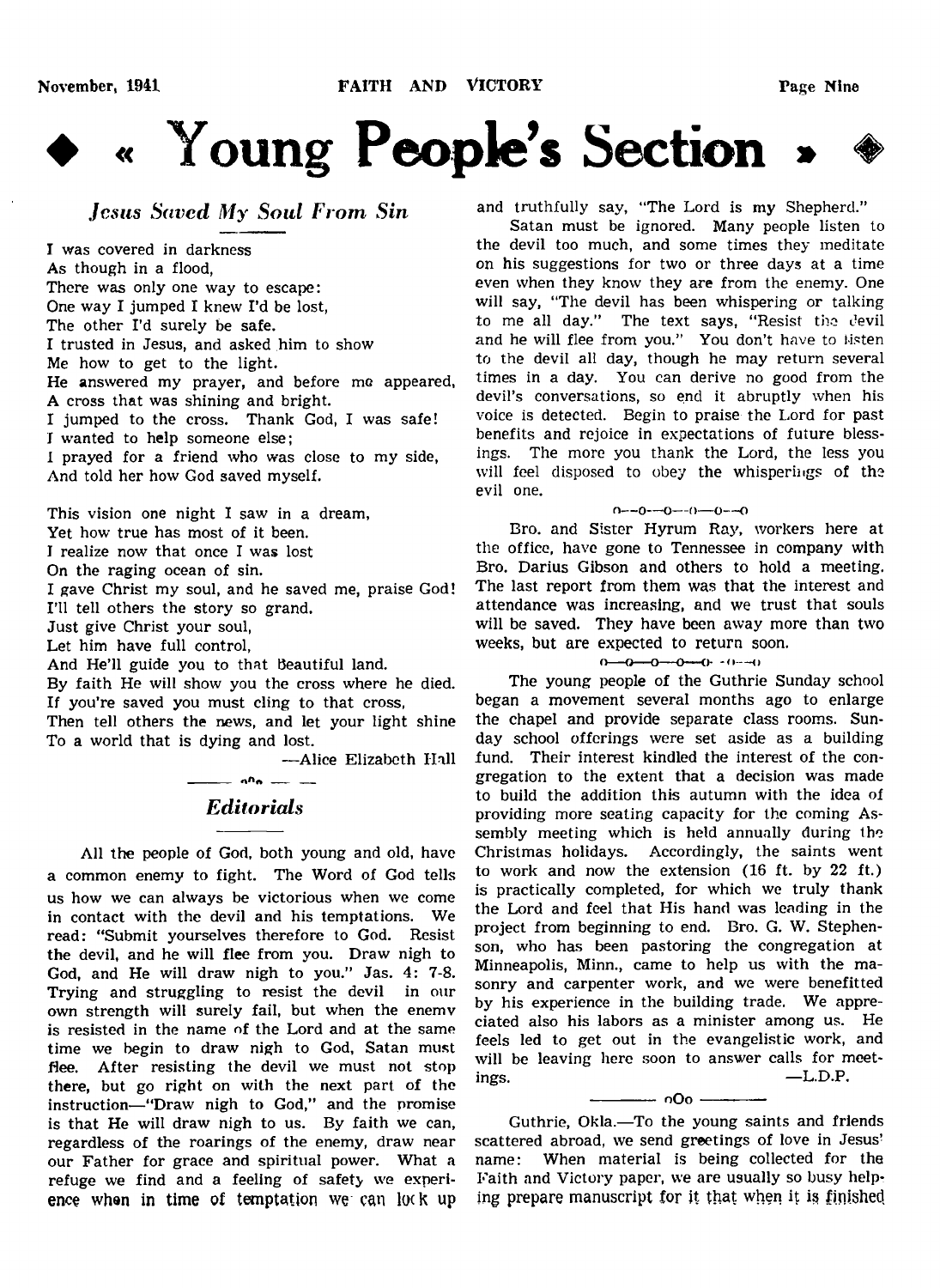we feel we have done our part; but recently we have felt we should write our personal testimony.

We are still pressing on for the Lord, and very thankful that we can be numbered among His peculiar people who are not of the world. The pull of the world is so strong that many are giving up and walking no more with the Lord, and we find that it is often necessary to take inventory of our own spiritual condition and press a little harder lest we be numbered among the many whose love is waxing cold.

While we were out in meeting we noticed that the most neglected Scriptures as far as we were able to discern were: Mat. 26:41; Mat. 18:15; and Eph. 4:32.

In His service, Mr. and Mrs. Hyrum Ray  $-000 -$ 

## HAVE YOU SEEN HIM?

Isaiah saw Him in the temple. Moses found Him in the wilderness. The Hebrew children saw Him in the furnace. Job found Him in the midst of severe affliction. Jacob saw Him at Bethel when beset by danger. He came to Joseph in the dungeon after years of imprisonment and slavery. . Jesus was led by the Spirit into the wilderness, just previous to the beginning of his life-work. Paul was given a thorn in the flesh, a messenger of Satan to buffet him, that the power (and revelations) of Christ might be entrusted to him.

Strange places to meet the King! Are we willing to go our part of the way, that we may meet Him face to face? — — — — — — — — Lottie Jarvis.

 $--- - 000$   $--- -$ 

#### "FEAR THOU NOT." Isa. 41:10

"Fear thou not, for I am with thee," is a promise given to God's children, to those who have repented of their sins, made restitution, and are enjoying the blessing of the Holy Spirit as a guide. In time of sorrow they have the confidence that all is working out for the glory of God and their good. They may not be permitted to live in luxury, (although the dear heavenly Father will occasionally throw in some pleasant surprise for our encouragement) but our bread and water is sure. They will be misunderstood by their nearest kin and best friend, as often, "they of your own household" are, like Jesus says, your enemies. He Himself could do no mighty works in his home town because of their unbelief.

"The joy of the Lord which is their strength"  $i$ : so far beyond the trifling things of time, so that all worldly pleasure and what those who are not right with God consider great, seem unworthy of consideration. To those who are indifferent to their

soul's welfare He says, "I will mock when your fear cometh." Prov. 1:26. You may say, "I have plenty of time," but you do not know at what moment you will be ushered before your Creator unprepared. "Prepare to meet thy God" is a commandment given to all. Go to some public institution, see those poor helpless children who are physically handicapped because of the sins of the parents. They are products of lust rather than love. The parents did not heed God's law, and they as well as the children must suffer the consequences. Does not God say that the iniquity of the fathers will be visited upon the children unto the third and fourth generation? Exo. 20:5. You cannot disobey the plan God laid out for you without paying the penalty. God surely is love. All His commandments are for our good, but His justice demands that disbedience shall result in suffering physically, morally and, most outstanding of all, spiritually, of which there is no end.

Take the safe way. Repent, turn away from sin and make restitution. God will forgive. He is able to keep you without joining any sect or denomination. — — — — — Marie Pauline Sass.

## $-$  000  $-$ A CIGARETTE'S TESTIMONY

Some folks think that I am small and trivial', but let me tell you that I am somebody in America. I am the boss of millions of men and women. I rule even boys and girls. I am in demand everywhere. There was once a time when men would not take me into the presence of women without apologizing for my presence, but now even the women have opened their hearts to receive me. I now go into the select circles of society.

I remember that the First women to welcome and make me feel at home were the inmates of the Brothel, but now even some Bible school teachers like to have me around.

Of course, because of what I am, my presence must be cultivated. Most folks have a distaste for me at first, but because I have become so Popular, they finally overcome their Natural Repugnance, really learn to like me, and INSIST upon having me around.

I know I Smell Bad but they don't seem to mind that after awhile. They take me into the resturants and hotels even though my presence makes it almost impossible for those who have not learned to like me, to enjoy their meals. That tickles me, for I am supremely selfish and care not for the comfort of others. I am the M. D.'s friend for I keep him busy looking after Patients. I help the Undertaker; for I help Bronchitis, Nephritus and other Diseases to fill the Cemeteries.

I delight to wear out the Heart, slow down the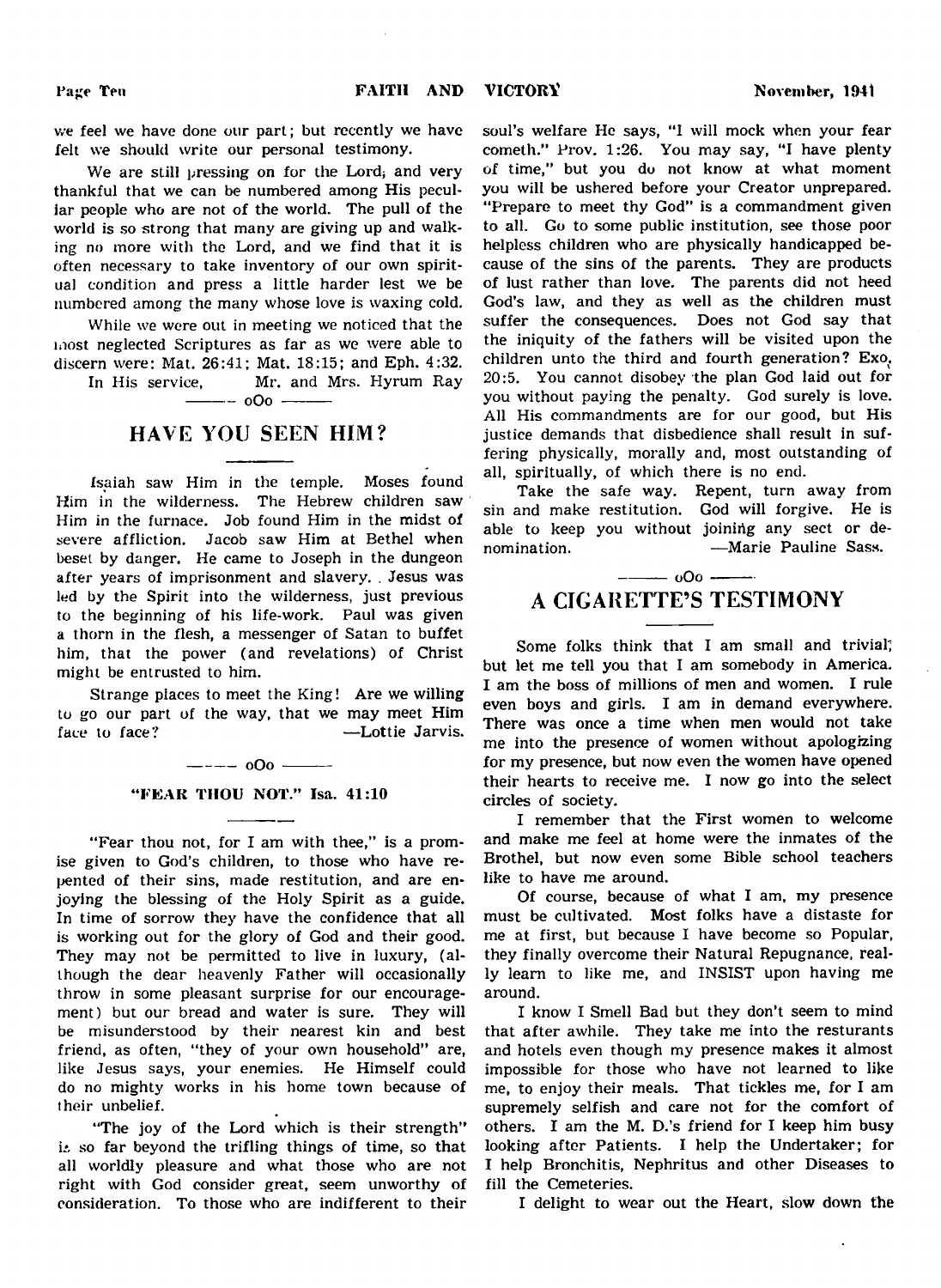Liver, and poison the Blood. I especially delight in helping folks to damn their souls and dig their Hells.

Nothing pleases me any more than to blockade the way for the Holy Spirit to convict folks of their need of Jesus Christ as Savior and Lord. I've got a lot of people fooled and they don't seem to know it. It makes me smile to see women and girls handle me. They think it smart to have me around, but I foul their breath, spoil their complexion, yellow their teeth and brown their fingers.

Poor fools they are!

I not only go into swell society; but I am also the "Pal" of Cards, Beer, Whiskey, Drunkards, Gamblers, and Cut-throats.

I always feel at home among the Guttersnipes. In fact, I am so much at home in the gutter and in garbage cans that some folks bound in my fetters will even pick me up where a buzzard would scorn to touch me. I feel at home everywhere except in a prayermeeting. That's entirely out of my line. However; I want you to know, whether you think so or not, that I am somebody of Tremendous importance, for I AM A CIGARETTE.

## $-$  0Oo  $-$ NOT FORGOTTEN

Beloved of God, NOT forgotten, but remembered! "Fear not—thou shalt not be forgotten of Me, saith the Lord" (Isa. 44:20). How comforting, yea, exceedingly precious, to know that our Great High Priest is on the Throne, ever living to make intercession for us.

Tenderly He whispers, "Fear not.

I, the Lord, remember thee." Child of God, trust on with cheer! Thy great Father's help is promised Every day throughout the year.

NOT forsaken, but most precious

Thou wilt ever to Him be.

Beloved, be of good cheer; the Lord will never forget thee. He that keepeth thee will not slumber. For the Lord hath said, "I will never leave thee nor forsake thee." (Heb. 13:5). Again He says, "My Grace is sufficient for thee." (2 Cor. 12:9); "Let not your heart be troubled" (John 14:1). "Lo, I am with thee always even unto the end of the world" (Matt. 28:2, 21); "I remember thee" (Jer. 2:2).

Remember His promise, "I have prayed for thee that thy faith fail not." Our light affliction is but for a moment compared with the eternal weight of glory. " Beloved, think it not strange concerning the fiery trial which is to try you, as though some strange thing happened unto you, but rejoice, inasmuch as ye are partakers of Christ's sufferings; that, when his glory shall be revealed, ye may be glad also with exceeding joy" (1 Peter 4:12).

'Tis but a little while to abide in this vale of tears—soon thou shalt obtain gladness and joy, and sorrow and sighing shall flee away.

Your life is hid with Christ in God. When Christ who is your life shall appear, then shall ye also appear with him in glory (Col. 3:3, 4).

May the Lord bless you, dear friend, and strengthen, sustain and comfort you day by day, until we see Him face to face.  $\qquad$ —Sel. til we see Him face to face.



## *Meeting Reports*

Sandusky, Ohio—To the dear saints of God: We greet you in the precious name of Jesus.

The Sandusky meeting which began Sept. 21st and continued until Oct. 5th was a glorious success. The gospel was preached simple, full and free. Six precious souls were saved and nine were baptized.

Bro. H. S. Chaney of Akron, Ohio, a faithful, tireless, and self-sacrificing minister of God, began this great work with nothing but the grace of God in his soul and a determination to win souls, and today there are about sixteen happy saints who rejoice with him in the God of their salvation. Bro. Chaney was ordained to the gospel ministry, and one Bro. Crooks was ordained as deacon.

Every need in the meeting was fully and freely supplied. There was not lack at all. Love, joy, peace and full fellowship prevailed throughout the entire meeting. Visiting ministers and gospel workers were: Bro. C. E. Smith of Okla. City, Okla., Sisters E. Hudson and C. Tomlin, Kansas City, Kan., Sister C. R. Jones and husband, Akron, Ohio, Mother Wilcox, Akron, Ohio, Bro. Wm. Jackson and wife, and Geo. Johnson and wife, and the writer.

—L. L. Jackson,

## oo—oo—oo—oo—oo

Middletown, Ind.—Dear Bro. Pruitt: Greeting to you and all the saints at Guthrie and elsewhere. Yes, we are still saved and in the battle against sin and wrong. We are praising God because he still trusts us with burdens for lost souls. We also thank Him for the good tent meeting just closed at Spring Port, Ind. and the good results. Bro. R. F. Shrout and I are by God's help going to labor together there. God is raising up a work there. Arrangements have been made to have prayer meeting on Wed. nights and morning and evening worship on Sundays at the home of a sister who got saved in the meeting, Sis. Mary Jane Rogers. We are also praying for a building to have meeting in. There is a place that would make a fine place to worship. We are praying and waiting on the Lord. Pray for this work that God will keep us all in his will and add to this little flock such as should be saved. Also there are some under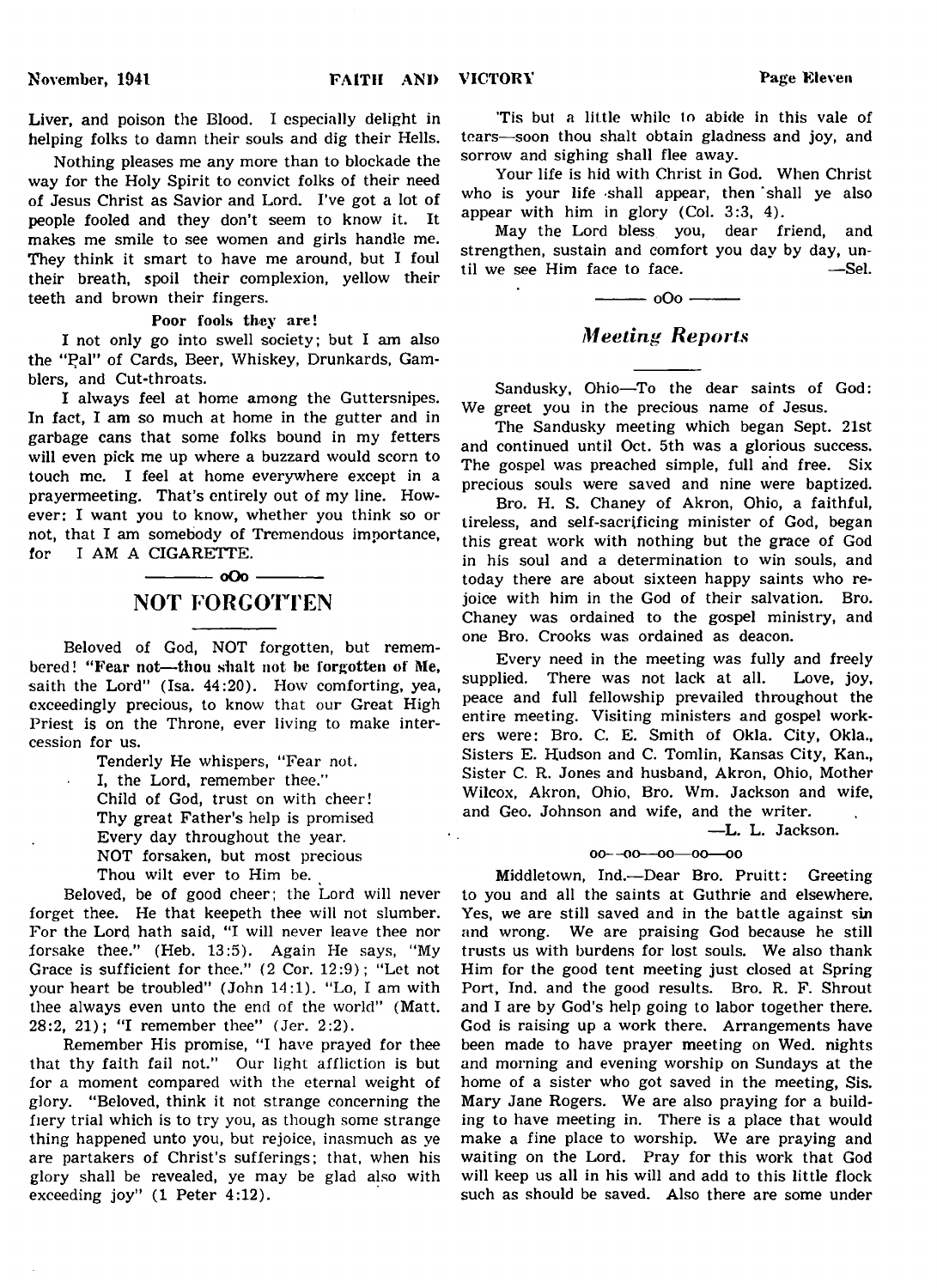is worthy of all love and adoration from his human creatures. Should we not be glad for this second proposition, that judgment shall return unto righteousness, which is to straighten us up so that we will

the tent meeting which lasted three weeks, many saints came in to help. Bro. and Sis. John Strong and Nellie were with us  $2\frac{1}{2}$  weeks, and there were some from Union City, Ind. and Yorkshire, Ohio, also Bro. Sam Barton and wife of Tulsa, Okla. and Bro. Ray Key of Hammond, La. stopped in to be with us one night. Bro. Barton stayed two nights. Also Bro. and Sister Losh from Muncie, Ind., Bro. Angus and family from Chillicothe, Ohio, and Bro. and Sis. be presentable before God? Surely so. And the last thought, All the upright in heart shall follow it. When judgment returns unto righteousness it lifts up Jesus to where he can be seen and it has the most wonderful drawing effect of any thing in existence (Jno. 12:32). This is the standard that the upright in heart shall follow. And as long as they are upright in heart they will follow it.

Dear soul, do you have any reluctancy in submitting to the righteous judgments of God? Just now it would mean inestimable blessing when the devil is trying his hardest to make inroads into the work of God by a schismatic spirit.

May God help for Jesus' sake.  $\quad -J.$  H. Pierson

saints never to part, by God's help. Praise God for his goodness to us all. With holy greetings. Your saved brother, Wm. Pearson.

Spaur from Charleston, W. Va., some from Ky. and some saints from New Castle, Ind came. It seems rather lonely that they are all gone home, but thank God, some time not far off we shall meet with the

conviction that have not yet yielded to God's call. There are about ten families who will worship here, with only one and two in each family saved. The outlook is very favorable for a good work. During

- <u>oOo</u> -

God's Righteous Judgments (Continued from page 3)

two immutable things in which it was impossible for God to lie, we might have a strong consolation, who have fled for refuge to lay hold on the hope set before us: which hope we have as an anchor of the soul, both sure and steadfast, and which reaches into that within the vail."

In the text above three propositions appear to us. The Lord will not forsake his people. For their standard they must meet and accede to a righteous judgment. All the upright in heart WILL accept this standard.

In corroboration of the foregoing scriptures last mentioned above in relation to the first proposition we quote also from Rom. 8:38, 39, the following, showing the faithfulness of God: "For I am persuaded (assured of God) that neither death, nor life, nor angels, nor principalities, nor powers, nor things present, nor things to come, nor height, nor depth, nor any other creature, shall be able to separate us from the love of God, which is in Christ Jesus our Lord."

But this blessing from God is a dependency. In other words, it is dependent on the second proposition, which is, they must accede to righteous judgment. Praise the holy and righteous God for his righteous judgment.

It is precious to think that God is such a God as this. That all his works are done in truth (Psa. 33:4), and that he is righteous in all his ways and holy in all his works (Psa. 145:17). Just think about it, when one surrenders to God, unlike with earthly kings and other rulers, he is dealt with from the standpoint of absolute righteousness. Such a God **CORRESPONDENCE** 

Bogata, Tex.— Dear Bro. Pruitt: Greetings in Jesus' dear name to all the saints. I want to write my testimony, may be it will help some poor soul.

 $-$  000  $-$ 

I have been praying for two years trying to receive the infilling of the Holy Ghost. I had sought for this experience at the Pentecostal church, but got under the power of the evil spirit. I prayed and fasted two days for God to send a preacher full of the Holy Ghost power and faith and that could interpret the tongues. Bro. C. C. Carver and wife came to my house but couldn't stay long. But the Lord sent them back and we had a glorious meeting. I am so thankful! They had to pray for the evil spirit to be cast out and God heard our prayer. The power that you receive trying to get the tongues is not of God. I am so thankful and hope I can help some one see the real true light that may be as hungry as I was. I would get under the power and they would say, "That is Jesus. Acknowledge it and he will come in."<br>But my poor hungry heart would be no different. What But my poor hungry heart would be no different. I received only filled my jaws and not my heart.

But the Lord sent his saints to my rescue— Sister Ruth Murphey, Sister Eva Mitchel and children, and Bro.' and Sister Carver and children. The Lord gloriously' filled me.

I trust this letter will help others that are hungry.

I could write much more but guess this is enough now. A sister in Christ,

 $0 - 0 - 0 - 0 - 0 - 0 - 0$ 

Urbana, 111.— Dear Saints of God, Greetings in the name of our dear Lord and Saviour Jesus Christ. I am glad that I can report victory in my soul during these perilous times. I thank the Lord for full and free salvation. I am so glad that we are serving a Lord that hears and answers prayer. He saves, and sanctifies the soul and heals the body.

I am still praising God for what he has done for me, especially in the last month, glory to God. Here is my testimony and story as brief as possible.

Some years ago I took the T. B. and was advised to be operated on. I was in the Nazarene church at that time. They spoke of divine healing but did not practice it much. Sister Iva Slade of God's mission explained divine healing to me, but before I got light on it 1 consented to go to the hospital for a rib operation to satisfy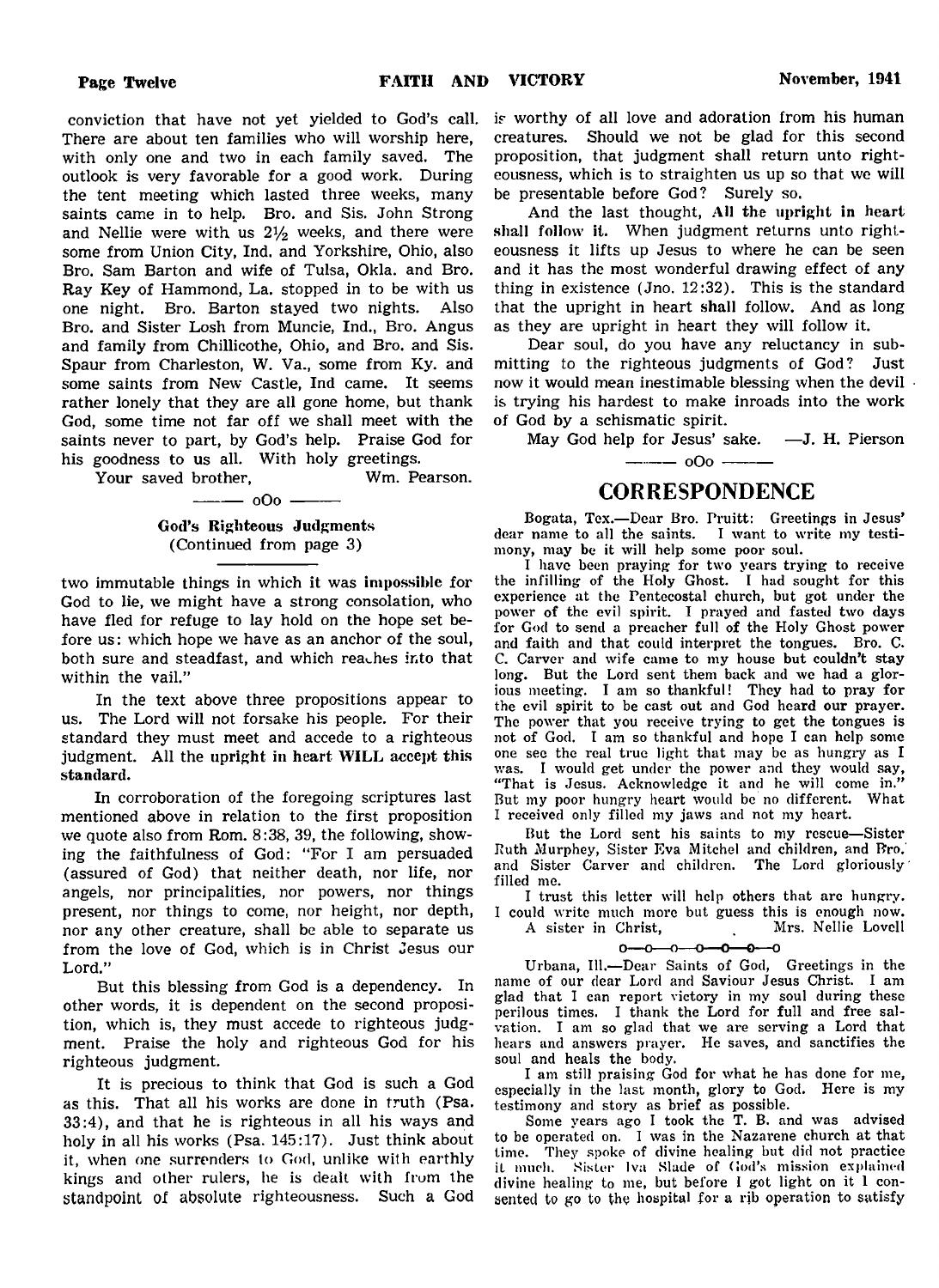the doctors. They operated two times, taking three ribs out at a time in order to close the cavity in my lung. It was after the second operation that I had the spiritual vision of the twelve apostles. It was the most beautiful sight I have ever seen. I realized that the doctrine that they taught should be followed today. That convinced me that the denomination that I was in was wrong so I had my name removed from the church book, and now I am free from all bondage. I was ready to go to the operation room for the third operation; but Sister Slade and the saints at God's Mission in Urbana were praying God to block this operation so he did. I was told to go back to Urbana and return in two months time if the cavity was still there. When the X-Ray was taken the cavity was not there. Thank God for healing power!

A brother from Ohio visited me here at the Sanitorium and told me how wonderfully the Lord could heal. So I left the Sanitorium on faith believing against the doctor's advice. The doctors told me to leave God out and trust them; and to trust God for my soul and man for my body. I told them I wasn't going to compromise I was going to serve God and trust him for both soul and body; so they decided I was crazy. The health doctor here got a warrant to have me tried for insanity. I testified for the Lord at that hearing that I was going to' trust Him for body and soul. They decided I was crazy so they sent me to the Hospital for the Insane of Kankakee, 111. I told the sheriff that took me there that I wouldn't stay there long for God would deliver me out of there. He delivered me in about three weeks, praise his holy name. The three weeks that I spent in the insane asylum is permanently stamped upon my memory, it was awful.

Some saints from Okla and La. visited me and encouraged me very much. Sister Iva Slade and the saints from Urbana visited me twice a week and all that encouraged me. To show me they still had power, they put me here in the sanitorium against my wishes. I don't know how long I'll be here but I know God is going to deliver me out of here a well man. I have a saved and sanctified wife who has stuck with me through these fiery persecutions, although she is being persecuted almost as bad herself. We have three precious little boys, five, four, and two and one-half years of age. They all love Jesus. It is awful hard to be taken away from my dear family, but I am determined to trust God no matter what the devil does or tries to do, for heaven is my goal.

I would like for you dear saints everywhere to be agreed that God will see fit to deliver me out of here according to his will. I have committed all to him. I have all on the altar. I am going to work for God in evangelistic work when I get out of here. I feel assured of my calling. Pray that God will have his way.

I hope this testimony will help some one, for the hard times are to come yet and we must be prayed up at all times. If you care to write me, I would be delighted to hear from any of the saints of God. Your brother in Christ, John Hawn, The Outlook San. Urbana, 111.

> $-$  oOo  $-$ *Obituaries*

Sister Lee Berta Ervin was born in Morline, Texas. Later moved with her parents to Oklahoma. She departed this life Sept. 11, 1941 in Los Angeles, California. January 5, 1910 she was married to Mr. Manton Ervin.

Sister Ervin was converted early in life at the

age of 13 years. Having a desire to walk in the way of Jesus, in the year of 1914 she received the full gospel of the "evening light" and lived a consistent Christian life. She fought a good fight of faith, walking in the light as it was revealed to her.

She leaves to mourn her passing, her husband, two sisters, Mrs. Corneilous of Oklahoma and Mrs. Lane of Canada, a number of neices and nephews, many friends and saints that will miss her sweet presence.

Funeral services were held in the Saints' chapel in Los Angeles, conducted by the writer and assisted by Bro. L. E. Davy and others. Text: 2 Tim. 4: 6-8. The body was laid to rest in the beautiful Evergreen Cemetery where other bodies of the saints are at rest awaiting the call at the great resurrection day to "arise and meet the Lord."

"Silently, silently, sleep the peaceful dead;

Mournfully, sighingly, tears o'er them are shed. Tho the dust to dust returneth, yet their spirits now have gone

- To the God of love who giveth, and their works do follow on.
- Silently, silently, they are laid to rest,
- Free from care over there, dwelling with the blest.

They shall bear no more life's burdens, sickness, sorrow, death, or pain;

In the Spirit land they're waiting where with Christ their souls shall reign."

—Emma Holden Cage.

#### $0 - 0 - 0 - 0 - 0 - 0$

Viola Timberlin, daughter of Alanson and Mary Jane Griffin born Sept. 28, 1860, departed this life at Auburn, Ind. Sept. 15, 1941, age 80 years, 11 months, 17 days.

She leaves to mourn their loss one adopted daughter, three sisters, two brothers, five grandchildren and a host of other relatives and friends. She was united in marriage to Silas W. Timberlin Feb. 20, 1881. Her husband preceded her in death 17 years ago.

- A precious one from us is gone, A voice we loved is still; A place is vacant in our home Which never can be filled. God in His wisdom has recalled A boone His love has given,
- And though the body slumbers here,
- The soul is safe in heaven.

#### $0 - 0 - 0 - 0 - 0 - 0$

Simon McDonald, son of Mr. and Mrs. S. W. Mc-Donald was born April 5, 1923, died September 19, 1941, age 18 years, 5 months, 14 days. He was married June 1. 1940 to Miss Dorothy Louise Lowe, daughter of Bro. and Sister Ole Lowe of Springfield, Mo. To this union one son was born which preceded him in death April 23, 1941. Simon was killed in a car wreck in which Bro. Lowe was badly hurt. He leaves wife, father, mother five brothers, five sisters and many other relatives and friends to mourn his death. Simon loved the saints and they loved him. His funeral was conducted in the Thieme Funeral Chapel in Springfield, Mo by John W. Wilson. Text: The last part of Job 24:22-"and no man is sure of life."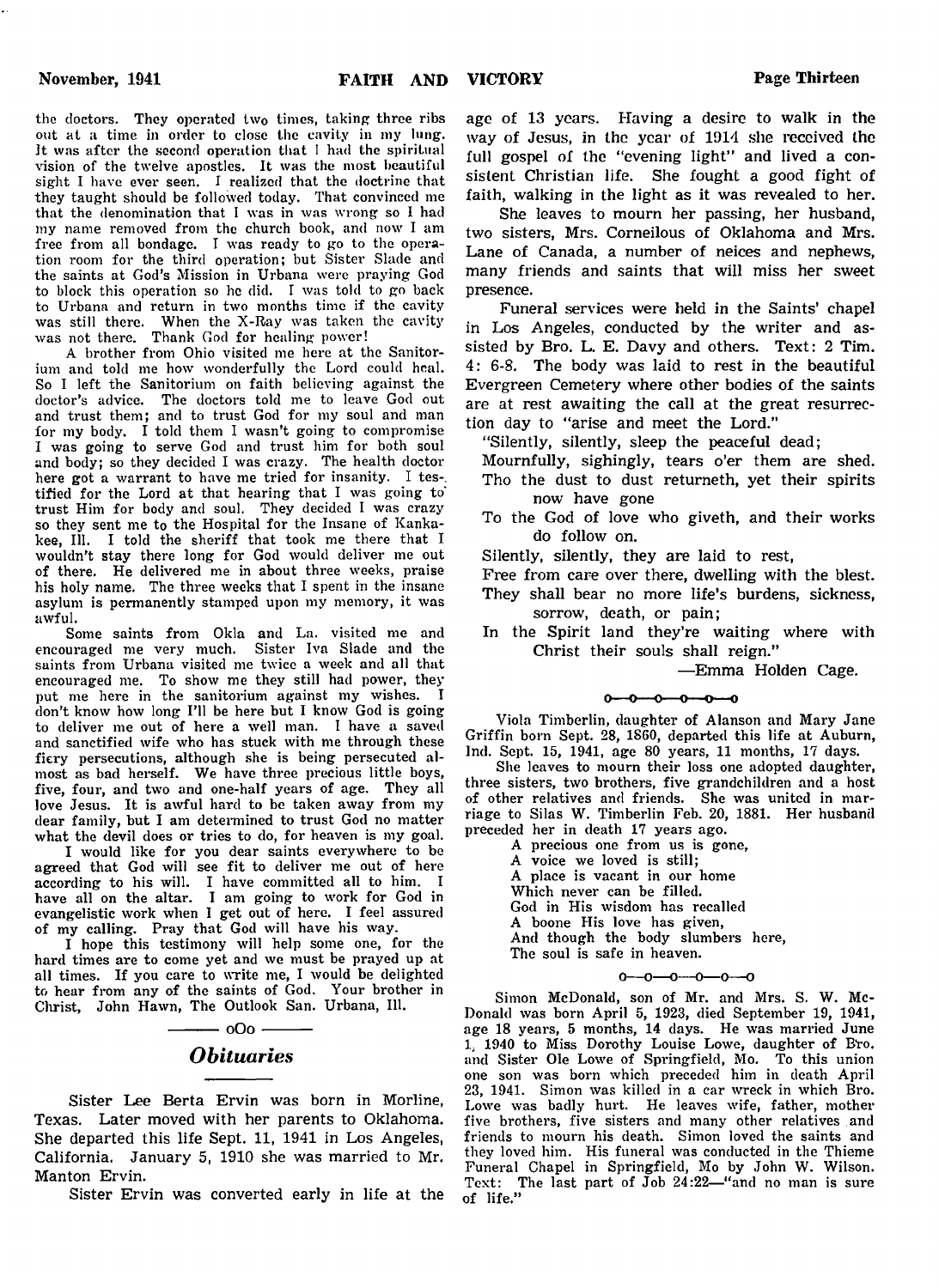

### SIN ANI) ITS CONSEQUENCES

#### Sunday, November 2, 1911

#### Daily Readings and Meditations

#### October 27 to November 1.

- 
- M. What sin is Rom. 14:13-23.<br>T. The harvest of sin Gal. 6:6-The harvest of sin Gal. 6:6-10.
- W. Confessing sin 1 John 1:5-10.
- T. Cleansing from sin Isa. 1:16-20.
- F. The blessedness of forgiveness Psa. 32:1-7.
- S. New creatures in Christ 2 Cor. 5:14-19.

Printed Portion ................... Gal. 6:7, 8: 1 John 1:5 to 2:6.

Gal. 6:7. Be not deceived; God is not mocked: for whatsoever a man soweth, that shall he also reap.

8. For he that soweth to his flesh shall of the flesh reap corruption; but he that soweth to the Spirit shall of the Spirit reap life everlasting.

1 John 1:5. This then is the message which we have heard of him, and declare unto you, that God is light, and in him is no darkness at all.

6. If we say that we have fellowship with him, and walk in darkness, we lie, and do not the truth:

7. But if we walk in the light, as he is in the light, we have fellowship one with another, and the blood of Jesus Christ his Son cleanseth us from all sin.

8. If we say that we have no sin, we deceive ourselves, and the truth is not in us.

9. If we confess our sins, he is faithful and just to forgive us our sins, and to cleanse us from all unrighteousness.

10. If we say that we have not sinned, we make him a liar, and his word is not in us.

2:1. My little children, these things write I unto you, that ye sin not. And if any man sin, we have an advocate with the Father, Jesus Christ the righteous:

2. And he is the propitiation for our sins: and not for ours only, but also for the sins of the whole world.

3. And hereby we do know that we know him, if we keep his commandments.

4. He that saith, I know him, and keepeth not his commandments, is a liar, and the truth is not in him.

5. But whoso keepeth his word, in him verily is the love of God perfected: hereby know we that we are in him.

6. He that saith he abideth in him ought himself also so to walk, even as he walked.

Golden Text: "If we confes our sins, he is faithful and just to forgive us our sins, and to cleanse us from all unrighteousness.'' 1 John 1:9.

#### COMMENTS AND APPLICATION

Sin is transgression of God's law and does not include mistakes of the intellect. Mistakes are made because of lack of knowledge while sin comes from the heart. We can profit by our mistakes by doing better the next time; but sin, whether big or little, is a reproach to any people, and God warns us not to be deceived for he will

not allow it to go unpunished— " The wages of sin is death." Eve was deceived into thinking that sin would not cause death, and her sons and daughters of today are following her example, giving no heed to God's warnings.

The depraved condition of the natural heart is the cause of outward sins; and, because people have been unable to live righteous lives in their own power (they have concluded that everyone has to sin daily in thought. word, and deed, and have manufactured scriptures to bear out their theory. Jesus died to save his people FROM their sins.

Many deny the existence of sin in the natural man, therefore cannot see that they ever have sinned. It is this kind of people that make God a liar for he says, " All have sinned." Those who sin are walking in darkness, so if they claim to be Christians they are liars, for a Christian is one who has fellowship with Christ. We are told to confess our sins, renounce them, and trust in Jesus for pardon and cleansing. " Jesus' blood can make the vilest sinner clean." When Jesus cleanses one from ALL unrighteousness, that one does not continue in sin as he did before the cleansing, but is raised above sin to walk in newness of life; old things have passed away and all things have become new. He will not be perfect in knowledge, but perfect in purpose, serving the Lord with all his heart, soul, mind, and strength.

If you have not experienced this change, Jesus has not yet become your personal Saviour. " The gift of God is eternal life." You can not have eternal life and death at the same time. God's gift of eternal life is yours for the asking and taking, but you can not sincerely ask for it until you give up sin and its wages.

#### — oOo —

### REPENTANCE AND FAITH Sunday, November 9, 1941

#### Daily Readings and Meditations November 3 to 8.

M. Father and son Luke 15:11-24.

T. John preaches repentance Matt. 3:1-9.

W. Jesus preaches repentance Mark 1:14, 15.<br>T. Paul preaches repentance Acts 20:17-24.

Paul preaches repentance Acts 20:17-24.

F. The way of salvation Luke 7:41-50.

S. Saved through faith Eph. 2:1-10.

Printed Portion ................................................Luke 15:11-24. Luke 15:11. And he said, A certain man had two sons:

12. And the younger of them said to his father, Father, give me the portion of goods that falleth to me. And he divided unto them his living.

13. And not many days after the younger son gathered all together, and took his journey into a far country, and there wasted his substance with riotous living.

14. And when he had spent all, there arose a mighty famine in that land; and he began to be in want.

15. And he went and joined himself to a citizen of that country; and he sent him into his fields to feed swine.

• 16. And he would fain have filled his belly with the husks that the swine did eat: and no man gave unto him.

17. And when he came to himself, he said, How many hired servants of my father's have bread enough and to spare,, and I perish with hunger!

18. I will arise and go to my father, and will say unto him, Father, I have sinned against heaven, and before thee,

19. And am no more worthy to be called thy son: make me as one of thy hired servants.

20. And he arose, and came to his father. But when he was yet a great way off, his father saw him, and had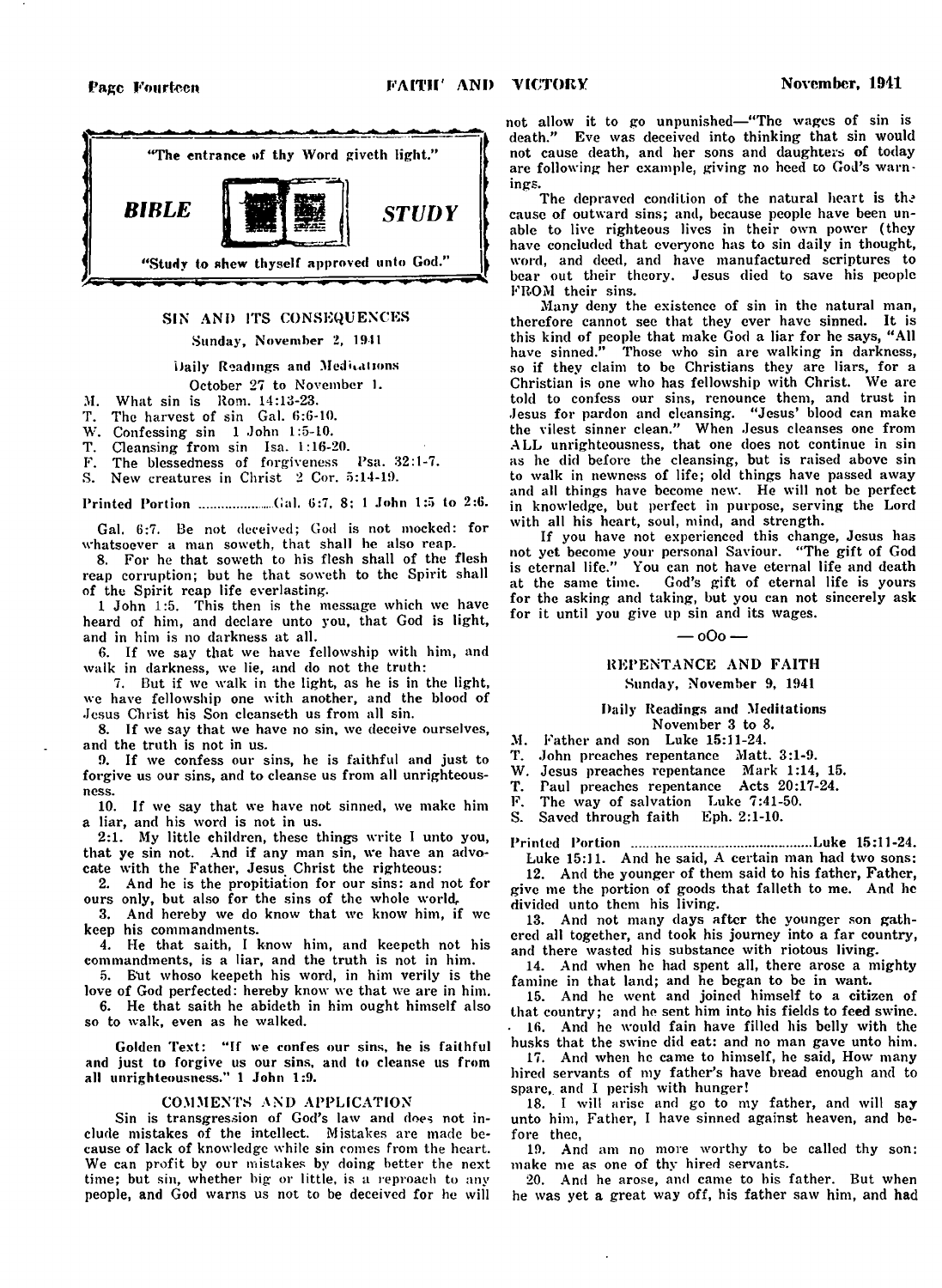compassion, and ran, and fell on his neck, and kissed him. 21. And the son said unto him, Father, I have sinned

against heaven, and in thy sight, and am no more worthy to be called thy son.

22. But the father said to his servants, Bring forth the best robe, and put it on him; and put a ring on his hand, and shoes on his feet:

23. And bring hither the fatted calf, and kill it; and let us cat, and be merry:

24. For this my son was dead, and is alive again; he was lost, and is found. And they began to be merry.

Golden Text: "Repent ye, and believe the gospel." Mark 1:15.

#### COMMENTS AND APPLICATION

The younger son took a journey into a far country (away from God) and began to be in want (under conviction); but instead of coming Home to Father's House, he went and joined himself to a citizen (denomination) of that country, and he (denomination) sent him into his fields (movement) to feed swine (unregenerated hearts.). Being too honest to beg and getting nothing to eat (true bread of life) himself he came to himself (the parting of the way, Zech. 21:19 " Choose ye this day" ).

He then decided to go home. When confession was made he was saved. Then the father said, "Bring forth the best robe" (sanctification); "and put a ring on his l and" (endless ring of love). Notice that the father has the ring put on him, he does not put it on himself. This can be compared to a custom very prevalent among the worldly people today. The young man places a wedding ring upon his bride's finger so all other men will know she belongs to him. Just so does Jesus speak concerning his wife: "By this shall all men know ye are my disciples if ye have love (the ring) one to another" John 13:35. The father also said, " Put shoes on his feet' (preparation of the gospel of peace, Eph. 6:15) " and bring hither the fatted calf" (the real meat that the carnal mind knows not of, John 4:31-32); "for this my sen was dead (dead in sins, Eph. 2:1).

#### — oOo —

### UNION WITH CHRIST

### Sunday, November 16, 1941.

#### Daily Readings and Meditations November 10 to 15.

M. Union with Christ John 15:1-10.

- T. One body in Christ Rom. 12:1-8.
- 
- W. One spirit in Christ Eph. 4:1-7.<br>T. Having the mind of Christ Phil. Having the mind of Christ Phil. 2:1-11.
- Alive with Christ Eph. 2:13-22.
- S. Members of Christ 1 Cor. 6:15-20.

#### Printed Portion ................................................John 15:1-10.

John 15:1. I am the true vine, and my Father is the husbandman.

2. Every branch in me that beareth not fruit he tak- $\overline{T}$ . cth away: and every branch that beareth fruit, he purgcth it, that it may bring forth more fruit.

. 8. Now ye are clean through the word which I have spoken unto you.

4. Abide in me, and I in you. As the branch cannot bear fruit of itself, except it abide in the vine; no more can ye, except ye abide in me.

5. I am the vine, ye are the branches: He that abideth in me, and I in him, the same bringeth forth much fruit: for without me ye can do nothing.

6. If a man abide not in me, he is cast forth as a

branch, and is withered; and men gather them, and cast them into the fire, and they are burned.

7. If ye abide in me, and my words abide in you, ye shall ask what ye will, and it shall be done unto you.

8. Herein is my Father glorified, that ye bear much fruit; so shall ye be my disciples.

9. As the Father hath loved me, so have I loved you: continue ye in my love.

10. If ye keep my commandments, ye shall abide in my love; even as I have kept my Father's commandments and abide in his love.

Golden Text: "Abide in me, and I in you." Jchn 15:4

#### COMMENTS AND APPLICATION

This lesson teaches our spiritual relationship with Christ if we have been born of his Spirit. Many organizations have sprung up out of the earth and people have joined themselves to them and are fed by them as branches are fed by a vine. These are false vines, for Jesus is the only TRUE vine and sends life-giving food into all of his true followers. lie wants his people to join nothing but him.

The Father cares for the vine and branches and expects each branch to bear fruit (8th verse). There is a two-fold element in bearing Christian fruit. The first one is in producing that Christ-like nature or bear ng the fruits of the Spirit: lo.e, joy. peace, longsuffeving, gentleness, goodness, faith, meekness, temperance and s ch like. The other is the use of the talents which God has given to win souls to C'urist. Ho vever, this has a very close connection with the first hecause one must bring forth the fruits of the Spirit before he can d anything which b ings outward results.

As a result of obedience to Jesus' teachines. the disciples had received spiritual life and could bear fruit, hence Jesus said they were clean through the word. Many get saved (become a branch of Christ) but let the "care of this world and the deceitfulness of riches choke the word, and he becometh unfruitful.'' Our lesson says the Father takes them away. When they are taken from the vine they have no more spiritual life regardless of the profession they continue to make.

It is as foolish for a person to try to bear Christian fruit when he is not abiding in the vine, Christ Jesus, as it is for a branch to try to bear fruit when it has been severed from a vine. It is needful to keep His commandments if we wish to abide in Him (v. 10). Consider the value of the promise in verse 7.

#### $000 -$

#### PRAYER AND THANKSGIVING

### Sunday, November 23, 1941.

#### Daily Readings and Meditations November 17 to 22.

M. Prayer with Thanksgiving Psa. 103:1-5.

T. Two prayers in contrast Luke 18:9-14.

W. Thanksgiving for food Acts 27:33-36.

T. Thanksgiving in every prayer Phil. 1:3-11.

F. Thanking God for everything Fph. 5:1.5-21.

S. Thanksgiving and giving  $2 \text{ Cor. } 9:10-15$ .

Printed Portion ........................... Matt. 6:5-15; Eph. 5:20: 1 Thess. 5:16-18.

Matt. 6:5. And when thou prayest, thou shalt. not be as the hypocrites are; for they love to pray standing in the synagogues and in the corners of the streets, that they may be seen of men. Verily I say unto you, They have their reward.

6. Exit thou, when thou prayest, enter into thy closet,